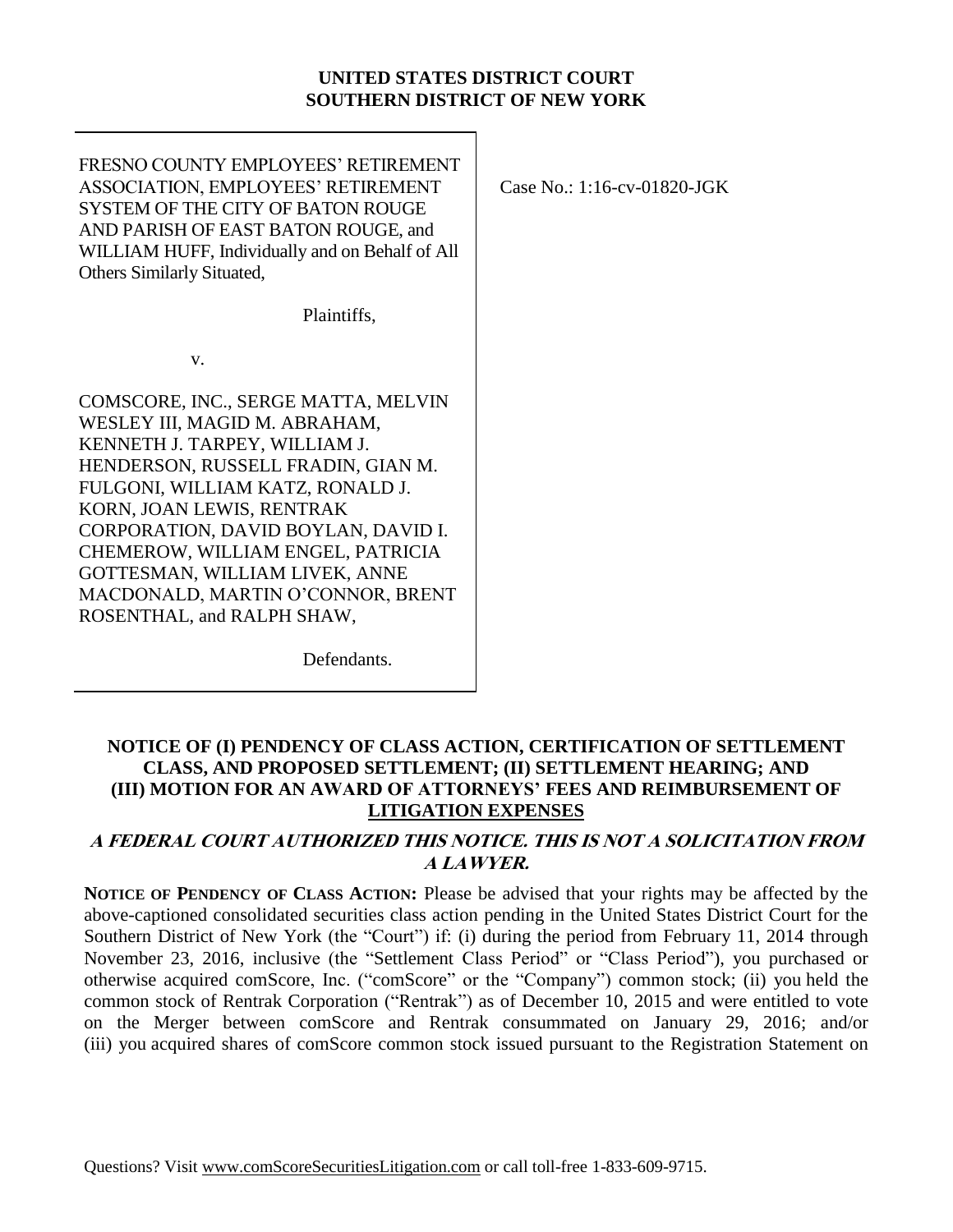Form S-4 filed with the Securities and Exchange Commission (the "SEC") on October 30, 2015 and subsequently amended (the "Registration Statement"), and were damaged thereby.<sup>1</sup>

**NOTICE OF SETTLEMENT:** Please also be advised that the Court-appointed Lead Plaintiffs, the Fresno County Employees' Retirement Association and the Employees' Retirement System of the City of Baton Rouge and Parish of East Baton Rouge (collectively, "Lead Plaintiffs"), and Plaintiff William Huff (together with Lead Plaintiffs, "Plaintiffs"), on behalf of themselves and the Settlement Class (as defined in ¶ 23 below), have reached a proposed settlement of the Action with the remaining Defendants: comScore, Serge Matta, Melvin Wesley III, Magid M. Abraham, Kenneth J. Tarpey, William J. Henderson, Russell Fradin, Gian M. Fulgoni, William Katz, Ronald J. Korn, and Joan Lewis (collectively, the "comScore Defendants" or "Settling Defendants") for \$110,000,000.00, with \$27,231,527.20 to be paid in cash and \$82,768,472.80 to be paid in shares of comScore common stock (the "Settlement"). There is no provision in the Settlement for the claims that Plaintiffs had asserted—and the Court had sustained against Defendants Rentrak, David Boylan, David I. Chemerow, William Engel, Patricia Gottesman, William Livek, Anne MacDonald, Martin O'Connor, Brent Rosenthal, and Ralph Shaw (the "Rentrak Defendants"). Plaintiffs voluntarily dismissed those claims on September 19, 2017 after an Oregon state court issued an order that released the claims as part of a separate class action settlement (*see* ¶¶ 40-44 below). Thus, if the Court approves this Settlement, it will settle and release all claims remaining in this Action, *i.e.*, the claims asserted against the comScore Defendants.

**PLEASE READ THIS NOTICE CAREFULLY. This Notice explains important rights you may have, including the possible receipt of a payment from the Settlement. If you are a member of the Settlement Class, your legal rights will be affected whether or not you act.**

**If you have any questions about this Notice, the proposed Settlement, or your eligibility to participate in the Settlement, please DO NOT contact the Court, the Clerk of the Court, comScore, Rentrak, any of the other Defendants, or their counsel. All questions should be directed to Lead Counsel or the Claims Administrator (***see* **¶ 91 below).**

1. **Description of the Action and the Settlement Class:** This Notice relates to a proposed Settlement of claims in a pending securities class action brought by investors alleging, among other things, that the Settling Defendants violated the federal securities laws by filing financial statements for more than three years that were materially false and misleading, violated Generally Accepted Accounting Principles ("GAAP"), and improperly recognized more than \$43 million in fictitious revenues. A more detailed description of the Action is set forth in ¶¶ 11-22 below. The proposed Settlement, if approved by the Court, will settle and release claims of the Settlement Class, as defined in  $\P$  23 below.

2. **Statement of the Settlement Class's Recovery:** Subject to Court approval, Plaintiffs, on behalf of themselves and the Settlement Class, have agreed to settle the claims remaining in the Action in exchange for \$110,000,000.00, with \$27,231,527.20 paid in cash (the "Cash Settlement Amount") and \$82,768,472.80 paid in shares of comScore common stock (the "Settlement Shares" and, together with the Cash Settlement Amount, the "Settlement Amount"). The Net Settlement Fund (*i.e.*, the Settlement Amount plus any and all interest earned thereon (the "Settlement Fund") less (i) any Taxes; (ii) any Notice and Administration Costs; (iii) any Litigation Expenses awarded by the Court; and (iv) any attorneys' fees awarded by the Court) will be distributed in accordance with a plan of allocation that is approved by the Court, which will determine

<sup>&</sup>lt;sup>1</sup> All capitalized terms used in this Notice that are not otherwise defined herein shall have the meanings ascribed to them in the Stipulation and Agreement of Settlement, dated December 28, 2017 (the "Stipulation" or "Stipulation of Settlement"), which is available at www.comScoreSecuritiesLitigation.com.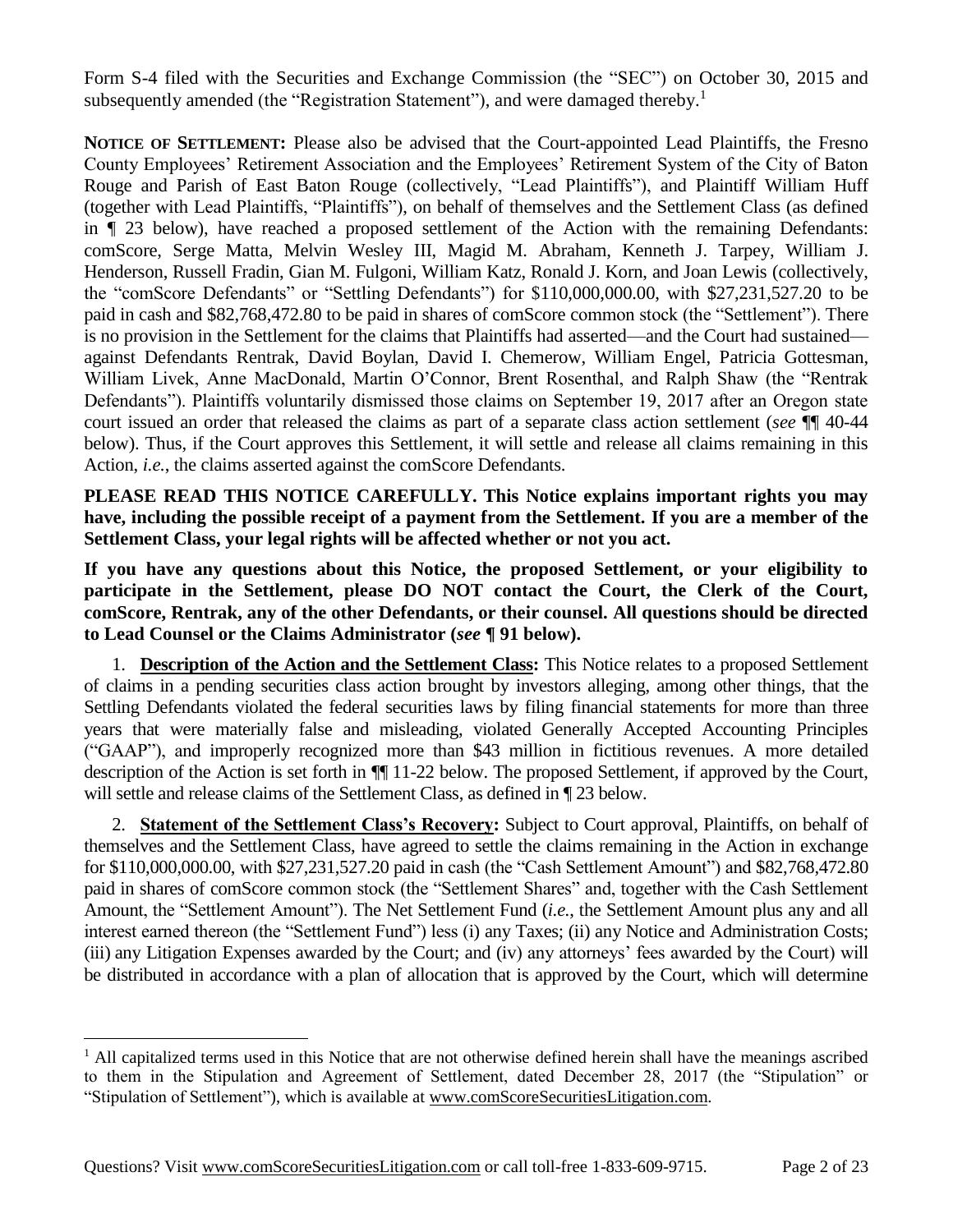how the Net Settlement Fund shall be allocated among members of the Settlement Class. The proposed plan of allocation (the "Plan of Allocation") is set forth on pages 14-18 below.

3. **Estimate of Average Amount of Recovery Per Share:** Lead Plaintiffs' damages expert estimates that the conduct at issue in the Action affected approximately 39,714,110 shares of comScore common stock. Based on the total Settlement Amount, if all eligible Settlement Class Members elect to participate in the Settlement, the estimated average recovery would be approximately \$2.77 per affected share of comScore common stock, before the deduction of any Court-approved fees, expenses, and costs as described in this Notice. Settlement Class Members should note, however, that the foregoing average recovery per share is only an estimate. Some Settlement Class Members may recover more or less than this estimated amount depending on, among other factors, the total number of valid Claim Forms submitted by Settlement Class Members and, with respect to shares of comScore common stock, when and at what prices they purchased/acquired or sold their shares. Distributions to eligible Settlement Class Members will be made based on the Plan of Allocation set forth herein (*see* pages 14-18 below) or such other plan of allocation as may be approved by the Court.

4. **Average Amount of Damages Per Share:** The Settling Parties do not agree on the average amount of damages per share of comScore common stock that would be recoverable if Plaintiffs were to prevail in the Action. Among other things, the Settling Defendants do not agree with the assertion that they violated the federal securities laws or that any damages were suffered by any members of the Settlement Class as a result of their conduct.

5. **Attorneys' Fees and Expenses Sought:** Plaintiffs' Counsel, which have been prosecuting the Action on a wholly contingent basis since March 2016, have not received any payment of attorneys' fees for their representation of the Settlement Class and have advanced the funds to pay expenses necessarily incurred to prosecute this Action. Court-appointed Lead Counsel, Bernstein Litowitz Berger & Grossmann LLP, will apply to the Court for an award of attorneys' fees for all Plaintiffs' Counsel in an amount not to exceed 25% of the Settlement Fund (in combination of cash and stock in the same proportion that the Cash Settlement Amount and the Settlement Shares comprise the Settlement Amount). In addition, Lead Counsel will apply for reimbursement of Litigation Expenses paid or incurred in connection with the institution, prosecution, and resolution of the claims asserted in the Action, in an amount not to exceed \$450,000.00, which may include an application for reimbursement of the reasonable costs and expenses incurred by Plaintiffs directly related to their representation of the Settlement Class. Any fees and expenses awarded by the Court will be paid from the Settlement Fund. Settlement Class Members are not personally liable for any such fees or expenses. If the Court approves Lead Counsel's fee and expense application, assuming claims are filed for all affected shares, the estimated average amount of fees and expenses, would be approximately \$0.70 per affected share of comScore common stock.

6. **Identification of Attorneys' Representatives:** Lead Plaintiffs and the Settlement Class are represented by John C. Browne, Esq. of Bernstein Litowitz Berger & Grossmann LLP, 1251 Avenue of the Americas, 44th Floor, New York, NY 10020, 1-800-380-8496, blbg@blbglaw.com.

7. **Reasons for the Settlement:** Plaintiffs' principal reason for entering into the Settlement is the substantial and immediate recovery for the Settlement Class without the risk or the delays inherent in further litigation. Moreover, the substantial recovery provided under the Settlement must be considered against the significant risk that a smaller recovery—or indeed no recovery at all—might be achieved after contested motions, a trial of the Action, and the likely appeals that would follow a trial. This process could reasonably be expected to last several years. The Settling Defendants, who make no admissions of wrongdoing or liability whatsoever, are entering into the Settlement solely to eliminate the uncertainty, burden, and expense of further protracted litigation.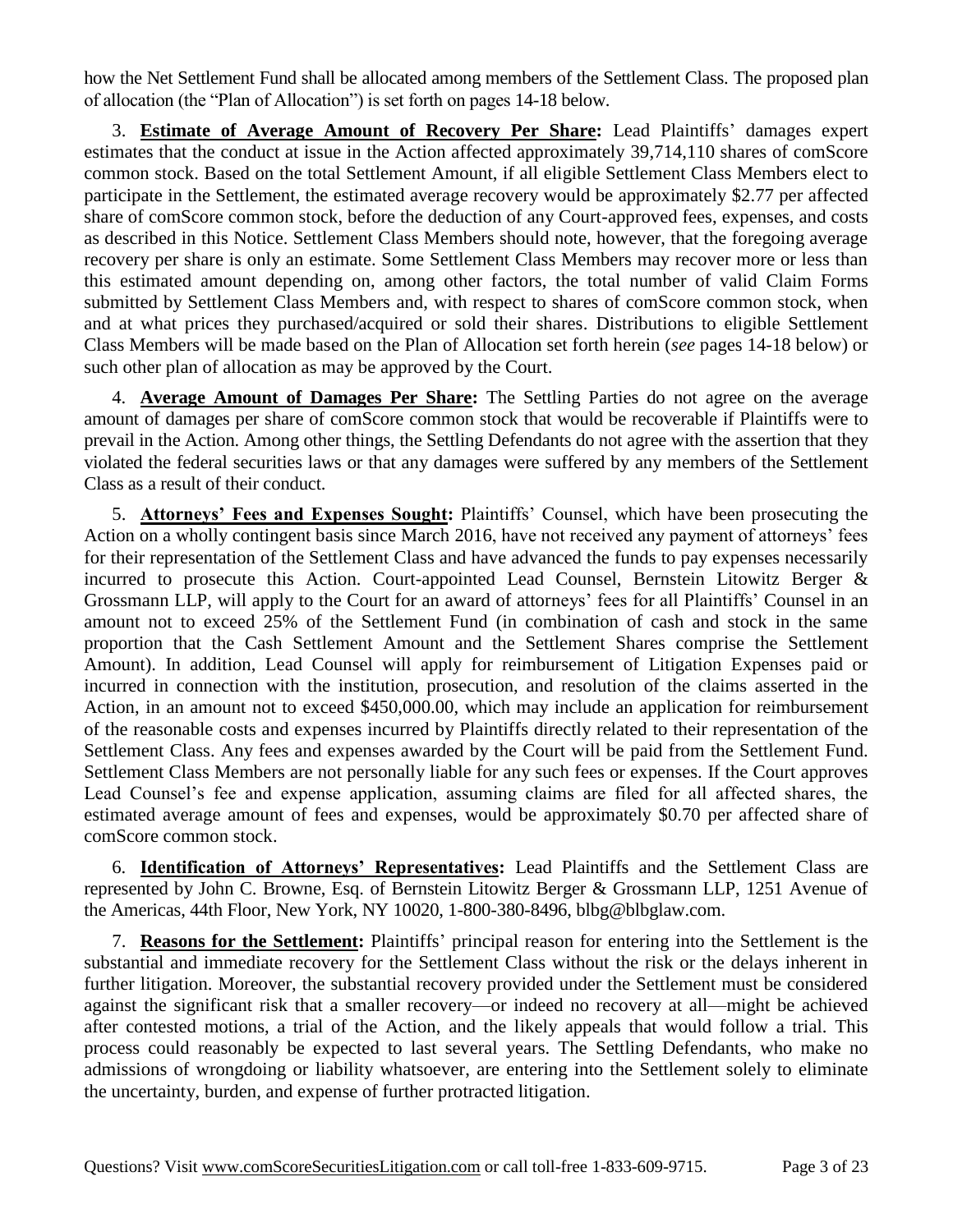# **YOUR LEGAL RIGHTS AND OPTIONS IN THE SETTLEMENT:**

| <b>SUBMIT A CLAIM FORM</b><br><b>POSTMARKED NO LATER</b><br><b>THAN MAY 29, 2018.</b>                                                                                                   | This is the only way to be potentially eligible to receive a<br>payment from the Settlement Fund. If you are a Settlement<br>Class Member and you remain in the Settlement Class, you<br>will be bound by the Settlement as approved by the Court<br>and you will give up any Released Plaintiffs' Claims<br>(defined in ¶34 below) that you have against the Settling<br>Defendants and the other Settling Defendants' Released<br>Parties (defined in $\P$ 35 below), so it is in your interest to<br>submit a Claim Form. |
|-----------------------------------------------------------------------------------------------------------------------------------------------------------------------------------------|------------------------------------------------------------------------------------------------------------------------------------------------------------------------------------------------------------------------------------------------------------------------------------------------------------------------------------------------------------------------------------------------------------------------------------------------------------------------------------------------------------------------------|
| <b>EXCLUDE YOURSELF FROM</b><br>THE SETTLEMENT CLASS BY<br><b>SUBMITTING A WRITTEN</b><br><b>REQUEST FOR EXCLUSION, SO</b><br><b>THAT IT IS RECEIVED NO</b><br>LATER THAN MAY 17, 2018. | If you exclude yourself from the Settlement Class, you will<br>not be eligible to receive any payment from the Settlement<br>Fund. This is the only option that allows you ever to be<br>part of any other lawsuit against any of the Settling<br>Defendants or the other Settling Defendants' Released<br>Parties concerning the Released Plaintiffs' Claims.                                                                                                                                                               |
| <b>OBJECT TO THE SETTLEMENT</b><br><b>BY SUBMITTING A WRITTEN</b><br><b>OBJECTION, SO THAT IT IS</b><br><b>RECEIVED NO LATER THAN</b><br>MAY 17, 2018.                                  | If you do not like the proposed Settlement, the proposed Plan<br>of Allocation, and/or the request for attorneys' fees and<br>reimbursement of Litigation Expenses, you may write to the<br>Court and explain why you do not like them. You cannot<br>object to the Settlement, the Plan of Allocation, and/or the fee<br>and expense request, unless you are a Settlement Class<br>Member and do not exclude yourself from the Settlement<br>Class.                                                                         |
| <b>GO TO THE HEARING ON JUNE</b><br>7, 2018 AT 4:30 P.M., AND FILE A<br><b>NOTICE OF INTENTION TO</b><br><b>APPEAR, SO THAT IT IS</b><br><b>RECEIVED NO LATER THAN</b><br>MAY 17, 2018. | Filing a written objection and notice of intention to appear<br>by May 17, 2018 allows you to speak in Court, at the<br>discretion of the Court, about the fairness of the proposed<br>Settlement, the proposed Plan of Allocation, and/or the<br>request for attorneys' fees and reimbursement of Litigation<br>Expenses. If you submit a written objection, you may (but<br>you do not have to) attend the hearing and, at the<br>discretion of the Court, speak to the Court about your<br>objection.                     |
| DO NOTHING.                                                                                                                                                                             | If you are a member of the Settlement Class and you do<br>not submit a valid Claim Form, you will not receive any<br>payment from the Settlement Fund. You will, however,<br>remain a member of the Settlement Class, which means<br>that you give up your right to sue about the claims that are<br>resolved by the Settlement and you will be bound by any<br>judgments or orders entered by the Court in the Action.                                                                                                      |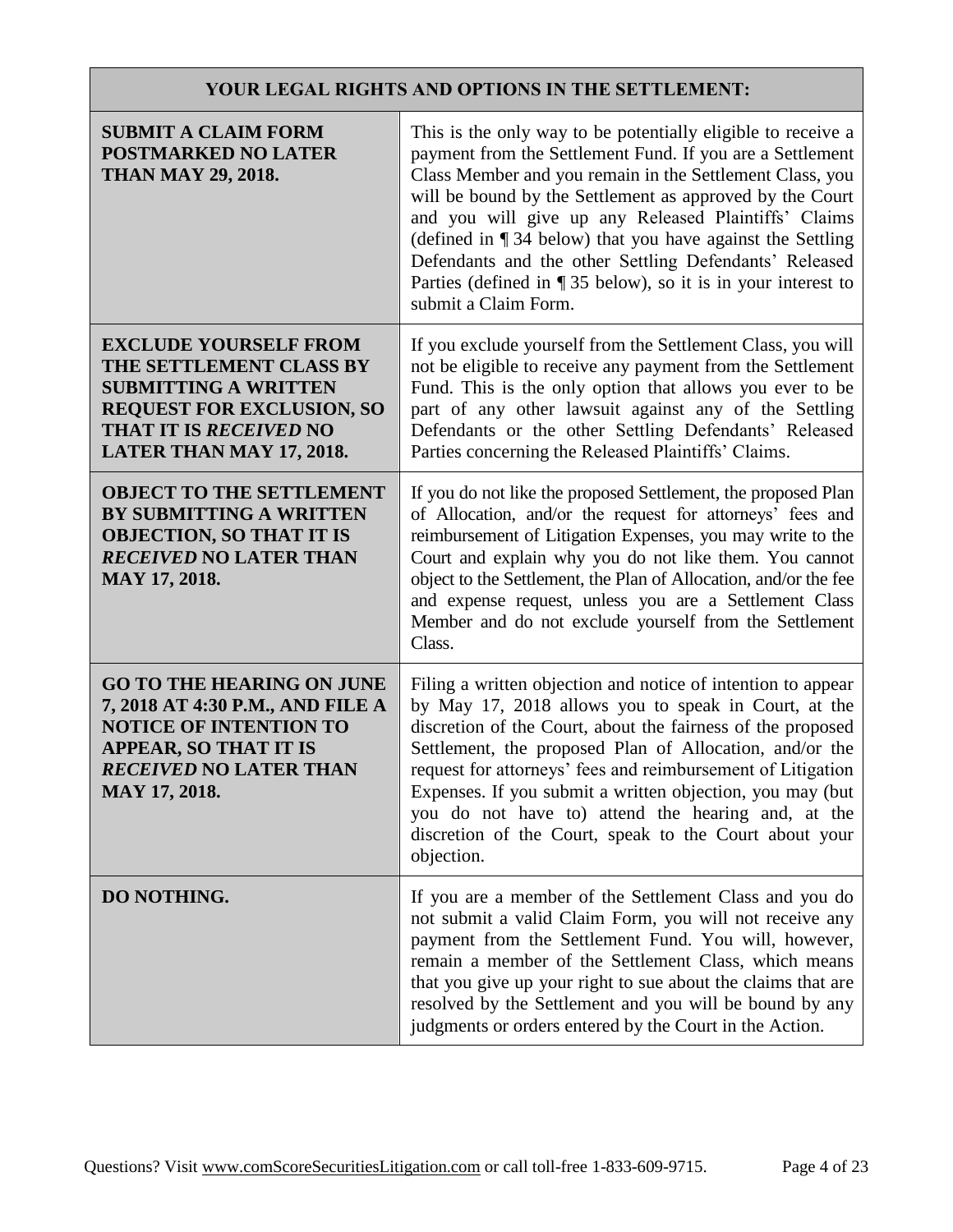## **WHAT THIS NOTICE CONTAINS**

| How Do I Know If I Am Affected By The Settlement? Who Is Included In The Settlement Class? 7 |  |
|----------------------------------------------------------------------------------------------|--|
|                                                                                              |  |
|                                                                                              |  |
| How Are Settlement Class Members Affected By The Action And The Settlement?                  |  |
| Are The Rentrak Defendants Part Of The Settlement? Does The Settlement Class Still Have      |  |
|                                                                                              |  |
|                                                                                              |  |
|                                                                                              |  |
| What Payment Are The Attorneys For The Settlement Class Seeking? How Will                    |  |
|                                                                                              |  |
| What If I Do Not Want To Be A Member Of The Settlement Class? How Do I Exclude Myself?18     |  |
| When And Where Will The Court Decide Whether To Approve The Settlement? Do I Have To Come    |  |
|                                                                                              |  |
|                                                                                              |  |
|                                                                                              |  |

### **WHY DID I GET THIS NOTICE?**

8. The Court directed that this Notice be mailed to you, because you or someone in your family or an investment account for which you serve as a custodian may have (i) purchased or otherwise acquired comScore common stock during the Settlement Class Period; (ii) held Rentrak common stock as of December 10, 2015 and were entitled to vote on the Merger between comScore and Rentrak consummated on January 29, 2016; and/or (iii) acquired shares of comScore common stock issued pursuant to the Registration Statement. The Court has directed us to send you this Notice, because, as a potential Settlement Class Member, you have a right to know about your options before the Court rules on the proposed Settlement. Additionally, you have the right to understand how this class action lawsuit may generally affect your legal rights.

9. The purpose of this Notice is to inform you of the existence of this case, that it is a class action, how you might be affected, and how to exclude yourself from the Settlement Class, if you wish to do so. It is also being sent to inform you of the terms of the proposed Settlement, and of a hearing to be held by the Court to consider the fairness, reasonableness, and adequacy of the Settlement, the proposed Plan of Allocation, and the motion by Lead Counsel for an award of attorneys' fees and reimbursement of Litigation Expenses (the "Settlement Hearing"). *See* ¶¶ 82-89 below for details about the Settlement Hearing, including the date and location of the hearing.

10. The issuance of this Notice is not an expression of any opinion by the Court concerning the merits of any claim in the Action, and the Court still has to decide whether to approve the Settlement. If the Court approves the Settlement and the Plan of Allocation (or some other plan of allocation), payments pursuant to the Settlement and the Court-approved plan of allocation will be made to Authorized Claimants after any objections and appeals are resolved and after the completion of all claims processing. Please be patient, as this process can take some time to complete.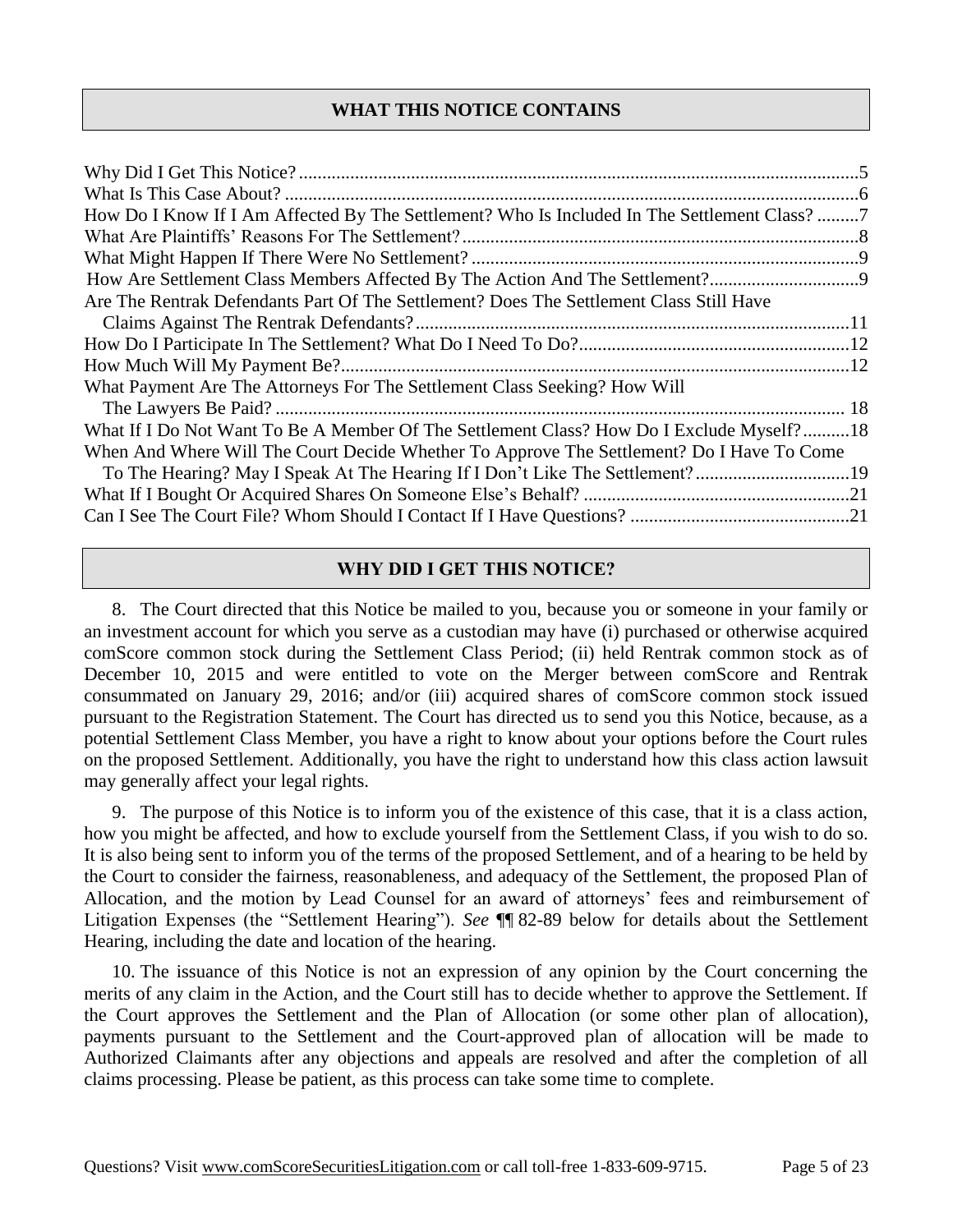#### **WHAT IS THIS CASE ABOUT?**

11. This case is a consolidated securities class action titled *Fresno County Employees' Retirement Association, et al. v. comScore, Inc., et al.*, Case No.: 1:16-cv-1820-JGK. The Court in charge of the case is the United States District Court for the Southern District of New York, and the presiding judge is the Honorable John G. Koeltl.

12. This case began on March 10, 2016, when the first of two securities class action complaints was filed in the Court. In accordance with the Private Securities Litigation Reform Act of 1995 ("PSLRA"), notice to the public was issued stating the deadline by which class members could move the Court for appointment as lead plaintiff.

13. By Order dated July 19, 2016, the Court appointed the Fresno County Employees' Retirement Association and the Employees' Retirement System of the City of Baton Rouge and Parish of East Baton Rouge as Lead Plaintiffs for the Action, approved Lead Plaintiffs' selection of Bernstein Litowitz Berger & Grossmann LLP as Lead Counsel, and consolidated all related actions into the Action.

14. Thereafter, Lead Counsel conducted an extensive investigation into the claims asserted in the Action, including, among other things, the review and analysis of publicly available documents (including SEC filings; news articles; research reports by securities and financial analysts; transcripts of comScore's investor calls; newspaper, magazine, and trade publication articles; and presentations at investor conferences), as well as interviews with several former comScore employees. Lead Counsel has also retained and consulted with accounting, statistical, and financial economics experts.

15. On October 19, 2016, Lead Plaintiffs filed and served their Consolidated Amended Class Action Complaint (the "First Amended Complaint"), adding Plaintiff Huff as a named Plaintiff. On December 9, 2016, all Defendants filed motions to dismiss the First Amended Complaint. In lieu of responding to the motions to dismiss, Plaintiffs filed the Second Consolidated Amended Class Action Complaint (the "Second Amended Complaint" or "Complaint") on January 13, 2017.

16. The Second Amended Complaint alleges, among other things, that Defendants' publicly filed financial statements for more than three years were materially false and misleading, violated GAAP, improperly recognized more than \$43 million in fictitious revenue, and must be formally restated. In particular, the Complaint alleges, among other things, that Defendants reported to investors throughout the Class Period that comScore was achieving record-breaking revenues, and knew that investors valued these statements highly, as the Company touted its revenue and related metrics as the key measures by which it—and its stockholders—gauged its progress. The Second Amended Complaint alleges that, as a result of these statements, comScore's stock price soared, and its officers were compensated accordingly—they engaged in massive insider trading sales and obtained compensation packages tied to the Company's stock price. The Complaint further alleges that comScore's accounting for \$43 million in nonmonetary revenue had been false and that comScore would have to restate its financial statements for three years; the Company would also be required to restate its financials for certain monetary transactions. The Complaint further alleges that the price of comScore common stock was artificially inflated as a result of Defendants' allegedly false and misleading statements and omissions, and the price declined when the truth was revealed in disclosures that occurred on August 31, 2015, February 29, 2016, and November 23, 2016.

17. Concerning the above allegations, the Second Amended Complaint asserts (i) claims under Section 10(b) of the Securities Exchange Act of 1934, as amended (the "Exchange Act"), and Rule 10b-5 promulgated thereunder, against comScore, Magid M. Abraham, Serge Matta, Kenneth J. Tarpey, Melvin Wesley III, and William J. Henderson; (ii) claims under Section 20(a) of the Exchange Act against Magid M. Abraham, Serge Matta, Kenneth J. Tarpey, Melvin Wesley III, and William J. Henderson; and (iii) claims under Section 14(a) of the Exchange Act and Section 11 of the Securities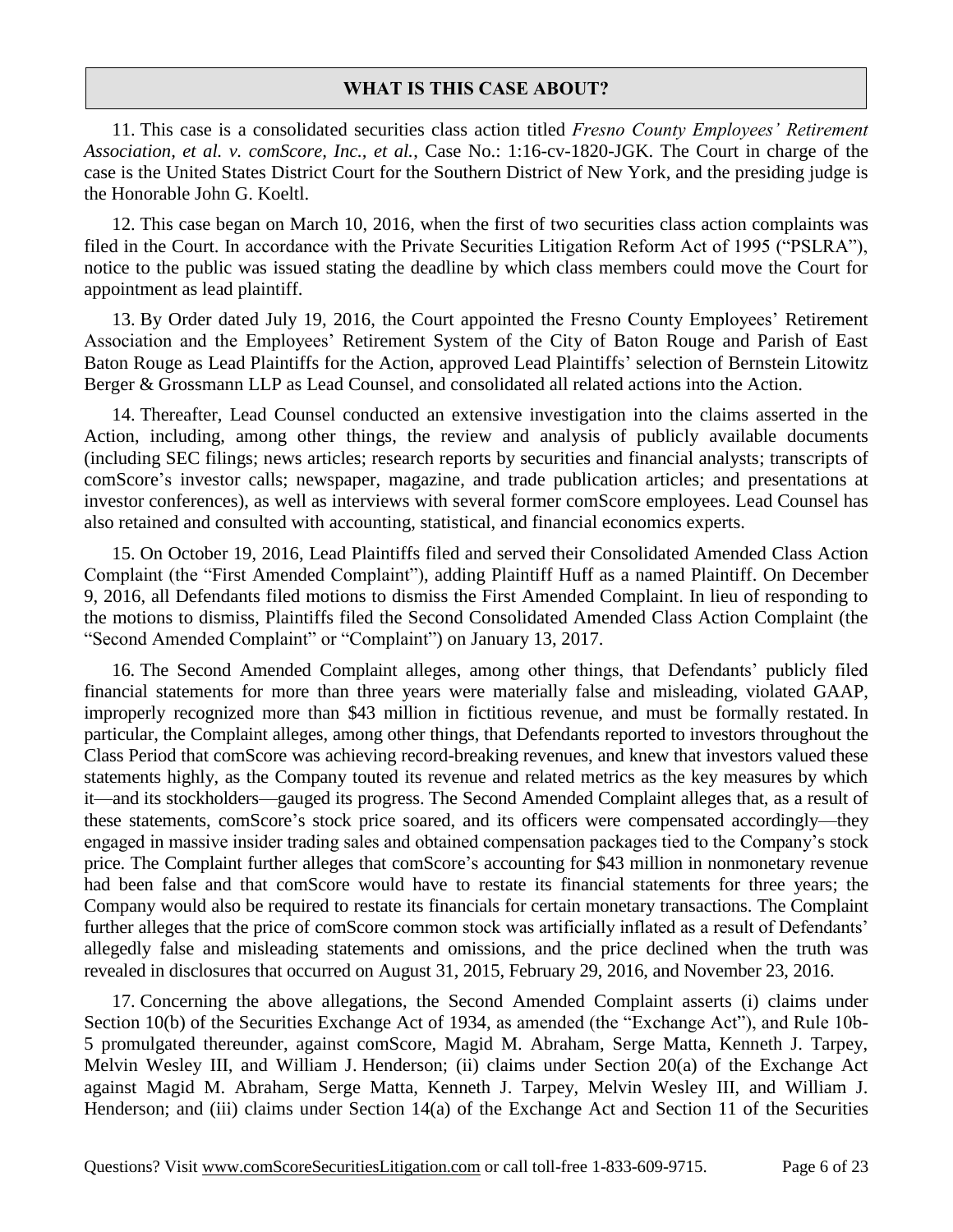Act of 1933, as amended (the "Securities Act") against Magid M. Abraham, Serge Matta, Kenneth J. Tarpey, Melvin Wesley III, William J. Henderson, Russell Fradin, Gian M. Fulgoni, William Katz, Ronald Korn, Joan Lewis, Rentrak, David Boylan, David I. Chemerow, William Engel, Patricia Gottesman, William Livek, Anne MacDonald, Martin O'Connor, Brent Rosenthal, and Ralph Shaw, arising from comScore's 2015 merger with Rentrak (the "Merger").

18. On March 13, 2017, Defendants filed motions to dismiss the Second Amended Complaint. On April 13, 2017, Plaintiffs served their papers in opposition and, on April 27, 2017, Defendants served their reply papers. On July 14, 2017, Judge Koeltl held oral argument on Defendants' motions to dismiss, and on July 28, 2017, the Court issued an Opinion and Order denying in full Defendants' motions, which sustained in their entirety the Complaint's allegations.

19. On August 17, 2017, Lead Plaintiffs and the comScore Defendants engaged in a full-day, private mediation session before the Honorable Layn Phillips in an attempt to reach a consensual resolution of the Action. On September 10, 2017, Lead Plaintiffs and the comScore Defendants ultimately agreed, subject to the Due Diligence Discovery described below and the other terms and conditions of the Stipulation of Settlement, to settle and release all claims asserted against the Settling Defendants in the Action in return for \$110 million, with \$27,231,527.20 paid in cash and \$82,768,472.80 in value paid in shares of comScore common stock.

20. On September 19, 2017, Plaintiffs voluntarily dismissed with prejudice their claims against the Rentrak Defendants (discussed further in ¶¶ 40-44 below).

21. On December 28, 2017, after months of good-faith negotiations, the Settling Parties entered into the Stipulation of Settlement, which sets forth the final terms and conditions of the Settlement, including the condition that the Settlement is not final until the completion of Due Diligence Discovery to the satisfaction of Lead Plaintiffs and Lead Counsel. In connection with the Due Diligence Discovery, the Settling Defendants are producing documents and information regarding the allegations and claims asserted in the Complaint, and current and former comScore employees, or other persons within the Settling Defendants' control, will sit for interviews under oath by Lead Counsel. Pursuant to the Stipulation, Lead Plaintiffs have the right to withdraw from and terminate the Settlement at any time prior to filing their motion in support of final approval of the Settlement, if, in their discretion, information is produced during Due Diligence Discovery that renders the proposed Settlement unfair, unreasonable, or inadequate.

22. On January 29, 2018, the Court entered the Order Preliminarily Approving Proposed Settlement and Providing for Notice (the "Preliminary Approval Order"), which, among other things, preliminarily approved the proposed Settlement, authorized this Notice to be disseminated to potential Settlement Class Members, and scheduled the Settlement Hearing to consider whether to grant final approval to the Settlement.

### **HOW DO I KNOW IF I AM AFFECTED BY THE SETTLEMENT? WHO IS INCLUDED IN THE SETTLEMENT CLASS?**

23. If you are a member of the Settlement Class, you are subject to the Settlement, unless you timely request to be excluded. The Settlement Class consists of:

all persons or entities who or which (i) purchased or otherwise acquired comScore common stock during the period from February 11, 2014 through November 23, 2016, inclusive; (ii) held the common stock of Rentrak as of December 10, 2015 and were entitled to vote on the Merger between comScore and Rentrak consummated on January 29, 2016; or (iii) acquired shares of comScore common stock issued pursuant to the Registration Statement on Form S-4 filed with the SEC on October 30, 2015 and subsequently amended, and who were damaged thereby.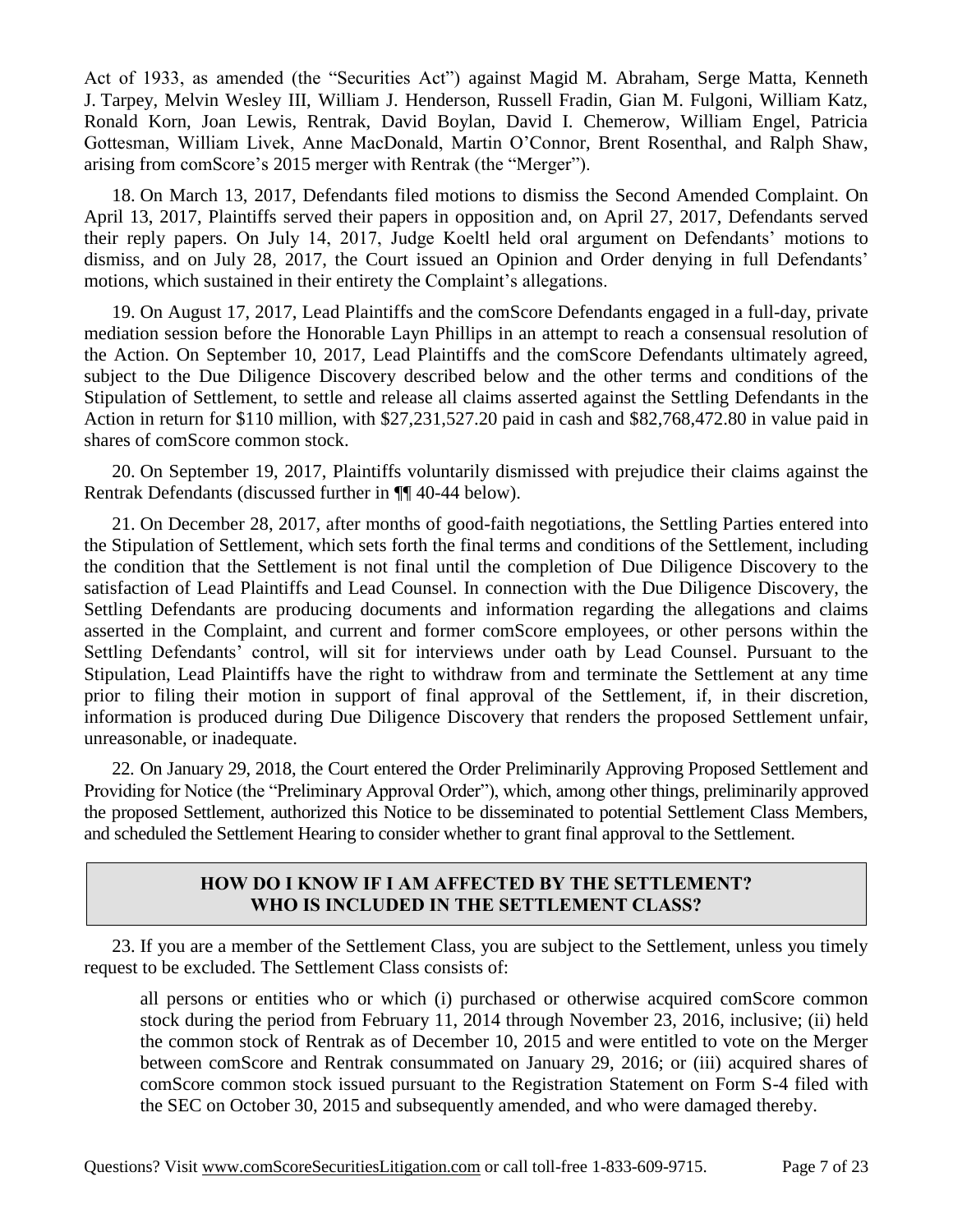Excluded from the Settlement Class are Defendants; the officers and directors of comScore and Rentrak during the Settlement Class Period; members of the Immediate Families of any such excluded person; any entity in which any excluded person or entity has, or had during the Settlement Class Period, a controlling interest (including, without limitation, any excluded entity's subsidiaries); and the legal representatives, heirs, successors, and assigns of any excluded person or entity. Also excluded from the Settlement Class are any persons or entities who or which exclude themselves by submitting a request for exclusion in accordance with the requirements set forth in this Notice that is accepted by the Court. *See* "What If I Do Not Want To Be A Member Of The Settlement Class? How Do I Exclude Myself," on page 18 below.

**PLEASE NOTE: RECEIPT OF THIS NOTICE DOES NOT MEAN THAT YOU ARE A SETTLEMENT CLASS MEMBER OR THAT YOU WILL BE ENTITLED TO PAYMENT FROM THE NET SETTLEMENT FUND. IF YOU ARE A SETTLEMENT CLASS MEMBER AND YOU WISH TO BE ELIGIBLE TO RECEIVE A PAYMENT FROM THE NET SETTLEMENT FUND, YOU ARE REQUIRED TO SUBMIT THE CLAIM FORM THAT IS BEING DISTRIBUTED WITH THIS NOTICE AND THE REQUIRED SUPPORTING DOCUMENTATION AS SET FORTH THEREIN, POSTMARKED NO LATER THAN MAY 29, 2018.**

#### **WHAT ARE PLAINTIFFS' REASONS FOR THE SETTLEMENT?**

24. Plaintiffs' principal reason for entering the Settlement is the significant payment that the Settlement Class will receive in a timely fashion without the risk or the delays inherent in further litigation. The substantial payment provided by the Settlement must be considered against the significant risk that a smaller recovery—or indeed no recovery at all—might be achieved after contested motions for class certification, summary judgment and other issues, as well as a trial of the Action, and likely appeals that would follow a trial, a process that could be expected to last several years.

25. Moreover, this case presented a number of substantial risks in establishing the Settling Defendants' liability. Although the Court denied the Settling Defendants' motions to dismiss the Complaint in their entirety—sustaining all of Plaintiffs' allegations concerning the theory of the Action developed through Plaintiffs' investigation—the alleged fraud involved dense, complicated, and highly technical financial and accounting issues that the Settling Defendants continue to contest. Courts and commentators have recognized the difficulties of providing fraudulent intent with respect to such matters, which are difficult to explain to a jury. Thus, even if the case were to proceed to trial, there is no guarantee that the jury would find in Plaintiffs' favor and award a substantial monetary judgment to the Settlement Class.

26. In addition, Plaintiffs and Lead Counsel also recognized a substantial risk that, even if they succeeded in establishing the Settling Defendants' liability at trial, comScore would not have been financially viable enough to pay a judgment. Plaintiffs and Lead Counsel determined that this risk was particularly acute here in light of the fact that, as of this date, comScore still has not completed its restatement and therefore does not have public financial statements for any year after 2012. Consequentially, comScore common stock has been delisted from NASDAQ and the Company lacks the ability to access most sources of capital.

27. Thus, there were very significant risks attendant to the continued prosecution of the Action. In light of these risks, the amount of the Settlement, and the immediacy of recovery to the Settlement Class, and subject to the satisfactory completion of Due Diligence Discovery, Plaintiffs and Lead Counsel believe that the proposed Settlement is fair, reasonable, and adequate, and in the best interests of the Settlement Class. Plaintiffs and Lead Counsel believe that the Settlement provides a substantial benefit to the Settlement Class, namely \$110,000,000 (in cash and shares of comScore common stock, less the various deductions described in this Notice), as compared to the risk that the claims in the Action would produce a smaller recovery, or no recovery, after summary judgment, trial, and appeals, possibly years in the future.

Questions? Visit www.comScoreSecuritiesLitigation.com or call toll-free 1-833-609-9715. Page 8 of 23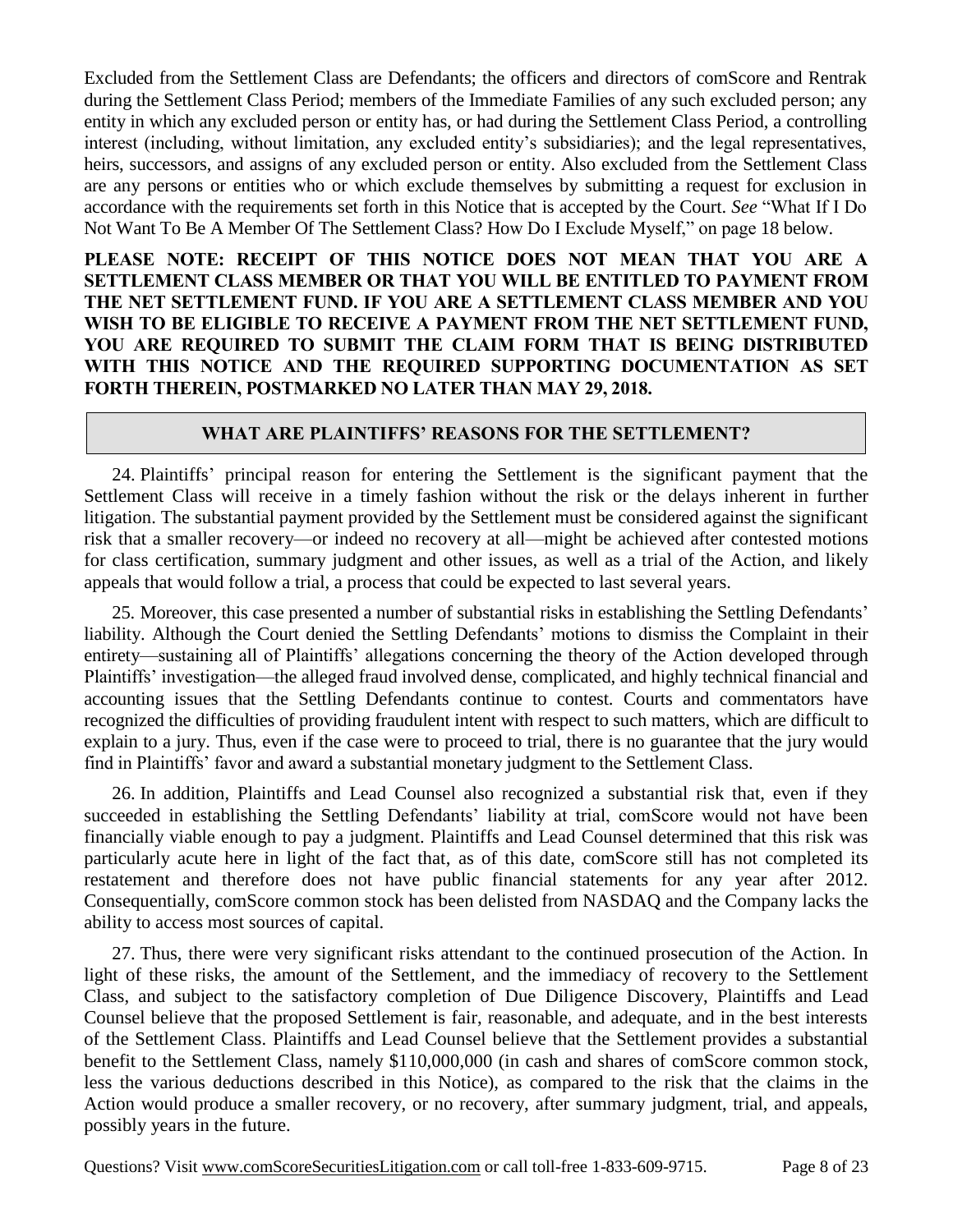28. The Settling Defendants have denied the claims asserted against them in the Action and deny having engaged in any wrongdoing or violation of law of any kind whatsoever. The Settling Defendants have agreed to the Settlement solely to eliminate the uncertainty, burden, and expense of continued litigation. Accordingly, the Settlement may not be construed as an admission of any wrongdoing by the Settling Defendants.

#### **WHAT MIGHT HAPPEN IF THERE WERE NO SETTLEMENT?**

29. If there were no Settlement and Plaintiffs failed to establish any essential legal or factual element of their claims against the Settling Defendants, neither Plaintiffs nor the other members of the Settlement Class would recover anything in this Action. Also, if the Settling Defendants were successful in proving any of their defenses, either at summary judgment, at trial, or on appeal, the Settlement Class could recover substantially less than the amount provided in the Settlement, or nothing at all.

### **HOW ARE SETTLEMENT CLASS MEMBERS AFFECTED BY THE ACTION AND THE SETTLEMENT?**

30. As a Settlement Class Member, you are represented by Plaintiffs and Lead Counsel, unless you enter an appearance through counsel of your own choice at your own expense. You are not required to retain your own counsel, but, if you choose to do so, such counsel must file a notice of appearance on your behalf and must serve copies of his or her appearance on the attorneys listed in the section entitled, "When And Where Will The Court Decide Whether To Approve The Settlement?," below.

31. If you are a Settlement Class Member and do not wish to remain a Settlement Class Member, you may exclude yourself from the Settlement Class by following the instructions in the section entitled, "What If I Do Not Want To Be A Member Of The Settlement Class? How Do I Exclude Myself?," below.

32. If you are a Settlement Class Member and you wish to object to the proposed Settlement, the Plan of Allocation, and/or Lead Counsel's application for attorneys' fees and reimbursement of Litigation Expenses, and if you do not exclude yourself from the Settlement Class, you may present your objections by following the instructions in the section entitled, "When And Where Will The Court Decide Whether To Approve The Settlement?," below.

33. If you are a Settlement Class Member and you do not exclude yourself from the Settlement Class, you will be bound by any orders issued by the Court. If the Settlement is approved, the Court will enter a judgment (the "Judgment"). The Judgment will dismiss with prejudice the claims asserted against the Settling Defendants in the Action and will provide that, upon the Effective Date (as defined in the Stipulation), Plaintiffs and each of the other Settlement Class Members, on behalf of themselves, and their respective heirs, executors, administrators, predecessors, successors, and assigns in their capacities as such, will be deemed to have, and by operation of law and of the Judgment will have, fully, finally and forever compromised, settled, released, resolved, relinquished, waived and discharged each and every Released Plaintiffs' Claim (as defined in ¶ 34 below) against the Settling Defendants and the other Settling Defendants' Released Parties (as defined in ¶ 35 below), and will forever be barred and enjoined from prosecuting any or all of the Released Plaintiffs' Claims against any of the Settling Defendants' Released Parties.

34. "Released Plaintiffs' Claims" mean any and all claims and causes of action of every nature and description, whether known claims or Unknown Claims (as defined in ¶ 36 below), and any and all debts, disputes, demands, rights, actions, liabilities, damages, losses, obligations, sums of money due, judgments, suits, amounts, matters, issues and charges of any kind whatsoever (including, but not limited to, any claims for interest, attorneys' fees, expert or consulting fees, and any other costs,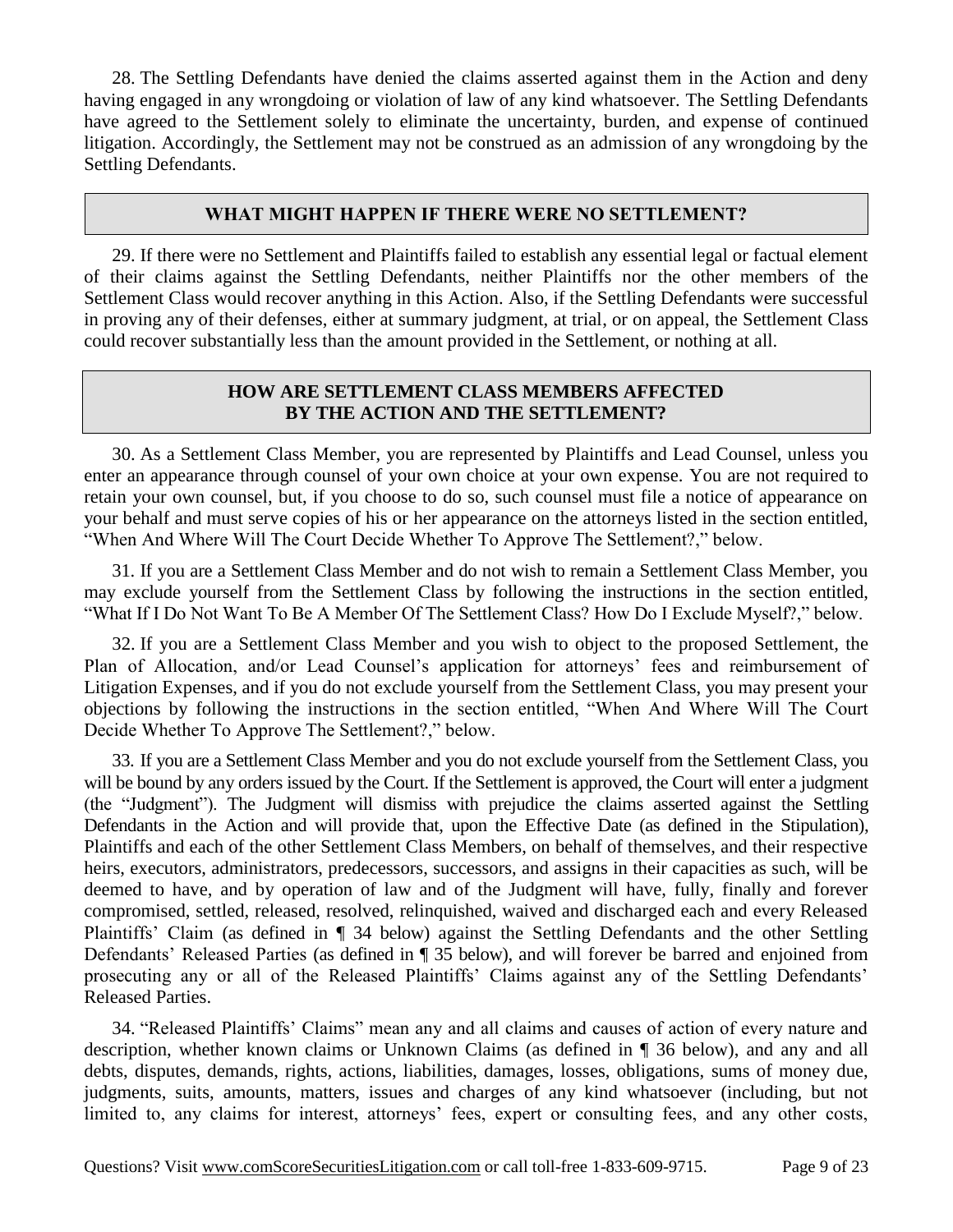expenses, amounts, or liabilities whatsoever), whether fixed or contingent, accrued or unaccrued, liquidated or unliquidated, at law or in equity, matured or unmatured, foreseen or unforeseen, whether individual or class in nature, whether arising under federal, state, or foreign statutory or common law, or any other law, rule, or regulation, that Plaintiffs or any other member of the Settlement Class: (i) asserted in any complaint filed in the Action; or (ii) could have asserted in any forum that arise out of or are based upon the facts, allegations (including any and all allegations relating to the financial statements at issue in the Action), transactions, matters, events, disclosures, non-disclosures, occurrences, representations, statements, acts, omissions, or failures to act involved, set forth, or referred to in any complaint filed in the Action and that relate to the purchase or acquisition of comScore common stock during the Settlement Class Period, or that otherwise would have been barred by *res judicata* had the Action been fully litigated to a final judgment. Released Plaintiffs' Claims do not include (i) any claims relating to the enforcement of the Settlement; (ii) any derivative claims asserted in any pending derivative action; (iii) any claims by any governmental entity arising out of any governmental investigation of comScore or Rentrak, or any of their respective former or current officers or directors, relating to the conduct alleged in the Action; (iv) any claims of any person or entity who or which submits a request for exclusion from the Settlement Class that is accepted by the Court; and (v) any claims against the Non-Settling Defendants or Ernst & Young.

35. "Settling Defendants' Released Parties" means the Settling Defendants, Settling Defendants' Counsel, and their respective present and former officers and directors, trustees, agents, parents, subsidiaries, affiliates, attorneys, insurers, reinsurers, employees, heirs, executors, administrators, trustees, Immediate Family members, beneficiaries, predecessors, successors, assigns, and assignees, in their capacities as such. For the avoidance of doubt, Settling Defendants' Released Parties do not include any of the Non-Settling Defendants or Ernst & Young.

36. "Unknown Claims" means any Released Plaintiffs' Claims that any Plaintiff or any other Settlement Class Member does not know or suspect to exist in his, her, or its favor at the time of the release of those claims, and any Released Settling Defendants' Claims that any Settling Defendant or any other Settling Defendants' Released Party does not know or suspect to exist in his, her, or its favor at the time of the release of those claims, which, if known by him, her, or it might have affected his, her, or its decision(s) with respect to this Settlement. With respect to any and all Released Claims, the Settling Parties stipulate and agree that, upon the Effective Date of the Settlement, the Settling Parties will expressly waive, and each of the other Settlement Class Members and Settling Defendants' Released Parties will be deemed to have waived, and by operation of the Judgment will have expressly waived, all provisions, rights, and benefits conferred by any law of any state or territory of the United States, or principle of common law or foreign law, which is similar, comparable, or equivalent to California Civil Code §1542, which provides:

A general release does not extend to claims which the creditor does not know or suspect to exist in his or her favor at the time of executing the release, which if known by him or her must have materially affected his or her settlement with the debtor.

Plaintiffs and the Settling Defendants acknowledge, and each of the other Settlement Class Members and Settling Defendants' Released Parties will be deemed by operation of law to have acknowledged, that the foregoing waiver was separately bargained for and is a key element of the Settlement.

37. The Judgment will also provide that, upon the Effective Date, the Settling Defendants, on behalf of themselves, and their respective heirs, executors, administrators, predecessors, successors, and assigns in their capacities as such, will be deemed to have, and by operation of law and of the Judgment will have, fully, finally and forever compromised, settled, released, resolved, relinquished, waived and discharged each and every Released Settling Defendants' Claim (as defined in ¶ 38 below) against Plaintiffs and the other Plaintiffs' Released Parties (as defined in ¶ 39 below), and will forever be barred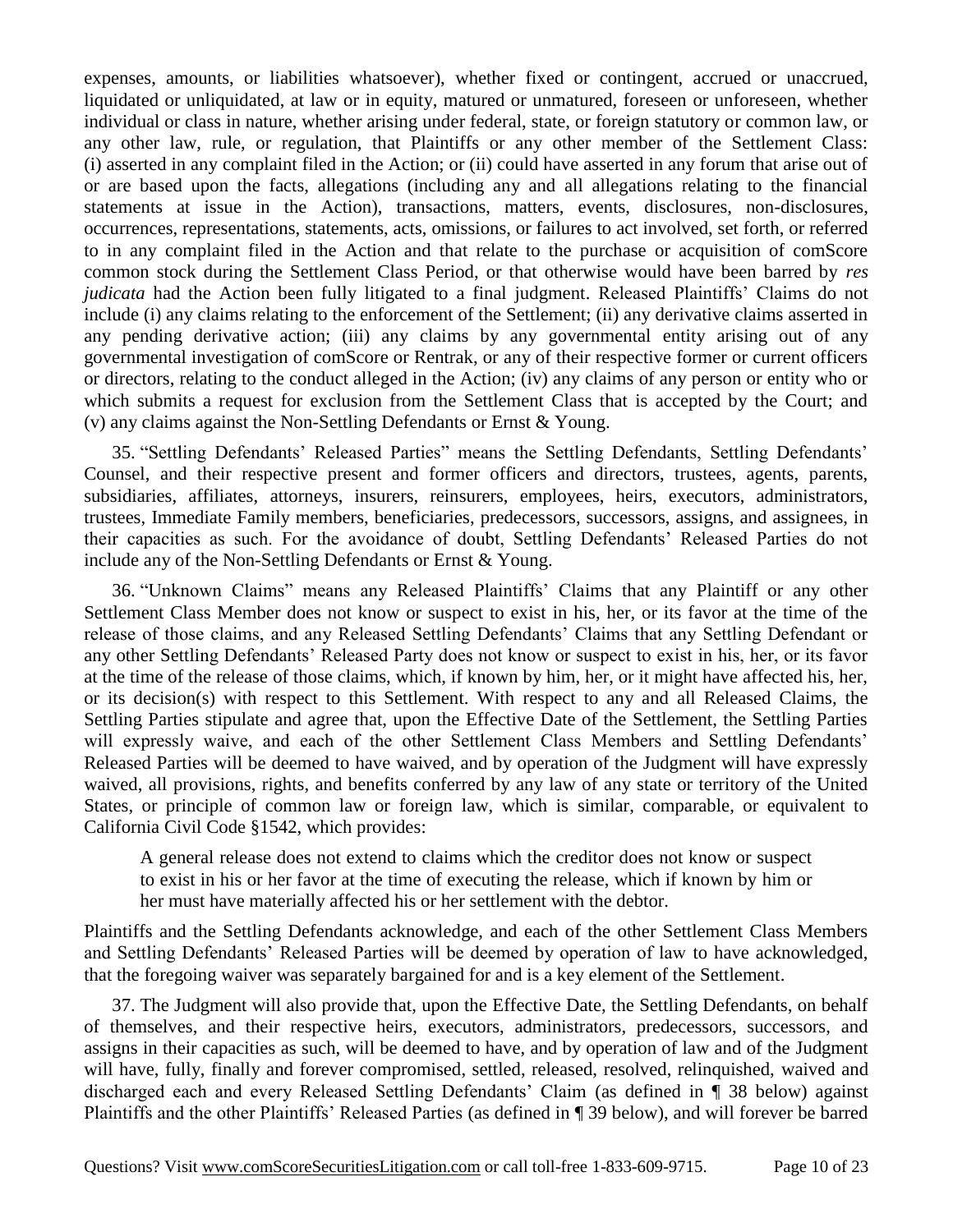and enjoined from prosecuting any or all of the Released Settling Defendants' Claims against any of the Plaintiffs' Released Parties.

38. "Released Settling Defendants' Claims" means any and all claims and causes of action of every nature and description, whether known claims or Unknown Claims, and any and all debts, disputes, demands, rights, actions, liabilities, damages, losses, obligations, sums of money due, judgments, suits, amounts, matters, issues, and charges of any kind whatsoever (including, but not limited to, any claims for interest, attorneys' fees, expert or consulting fees, and any other costs, expenses, amounts, or liabilities whatsoever), whether fixed or contingent, accrued or unaccrued, liquidated or unliquidated, at law or in equity, matured or unmatured, foreseen or unforeseen, whether arising under federal, state, or foreign statutory or common law, or any other law, rule, or regulation, that arise out of, are based upon, or relate in any way to the institution, prosecution, or settlement of the claims against the Settling Defendants. Released Settling Defendants' Claims do not include any claims relating to the enforcement of the Settlement.

39. "Plaintiffs' Released Parties" means Plaintiffs, all other Settlement Class Members, and their respective present and former officers and directors, trustees, agents, parents, subsidiaries, affiliates, attorneys, insurers, reinsurers, employees, heirs, executors, administrators, trustees, Immediate Family members, beneficiaries, predecessors, successors, assigns, and assignees.

#### **ARE THE RENTRAK DEFENDANTS PART OF THE SETTLEMENT? DOES THE SETTLEMENT CLASS STILL HAVE CLAIMS AGAINST THE RENTRAK DEFENDANTS?**

40. The Complaint asserted—and the Court sustained—claims arising from the Merger against the Rentrak Defendants. As discussed in further detail below, however, Plaintiffs have since voluntarily dismissed those claims after an Oregon state court issued an order releasing those claims in connection with the settlement of a separate action. Accordingly, the Rentrak Defendants are not parties to the Settlement, and the Settlement does not provide any recovery specific to the claims previously asserted in this Action against the Rentrak Defendants.

41. Specifically, on September 12, 2017, a state court in Oregon issued an order granting final approval of a class settlement in an action entitled *In re Rentrak Corporation Shareholders Litigation*, No. 15CV27429 (Multnomah County Circuit Court, Oregon) ("*In re Rentrak*") which released (among other things) claims under the federal securities laws against the Rentrak Defendants, including explicitly the claims asserted in this Action (the "*In re Rentrak* Settlement"). All Settlement Class Members on whose behalf the Complaint asserted claims against the Rentrak Defendants are included in the *In re Rentrak* Settlement class. Thus, final approval of the *In re Rentrak* Settlement released all claims against the Rentrak Defendants in this Action.

42. No *In re Rentrak* Settlement class members objected to, or opted-out of, the *In re Rentrak*  Settlement. When the *In re Rentrak* Settlement was announced, Plaintiffs' Counsel and Plaintiff Huff evaluated the terms of the settlement and considered whether to object or opt-out prior to the final approval hearing. Plaintiff Huff determined not to object or opt-out, and to pursue his remaining federal claims against the remaining Defendants in this Court. Ultimately, the Oregon court found that the *In re Rentrak* Settlement presented a fair and reasonable settlement. The *In re Rentrak* Settlement recovered \$19 million, nearly exhausting Rentrak's remaining insurance coverage. The *In re Rentrak* Settlement expressly did not release the other federal securities claims asserted in this Action.

43. It was an express condition of the *In re Rentrak* Settlement that the settlement proceeds could not be distributed until the claims against the Rentrak Defendants in this Action were dismissed with prejudice. Thus, Plaintiffs and Lead Counsel determined that voluntarily dismissing those claims would serve the Settlement Class's interest by accelerating its access to the recovery from the *In re Rentrak*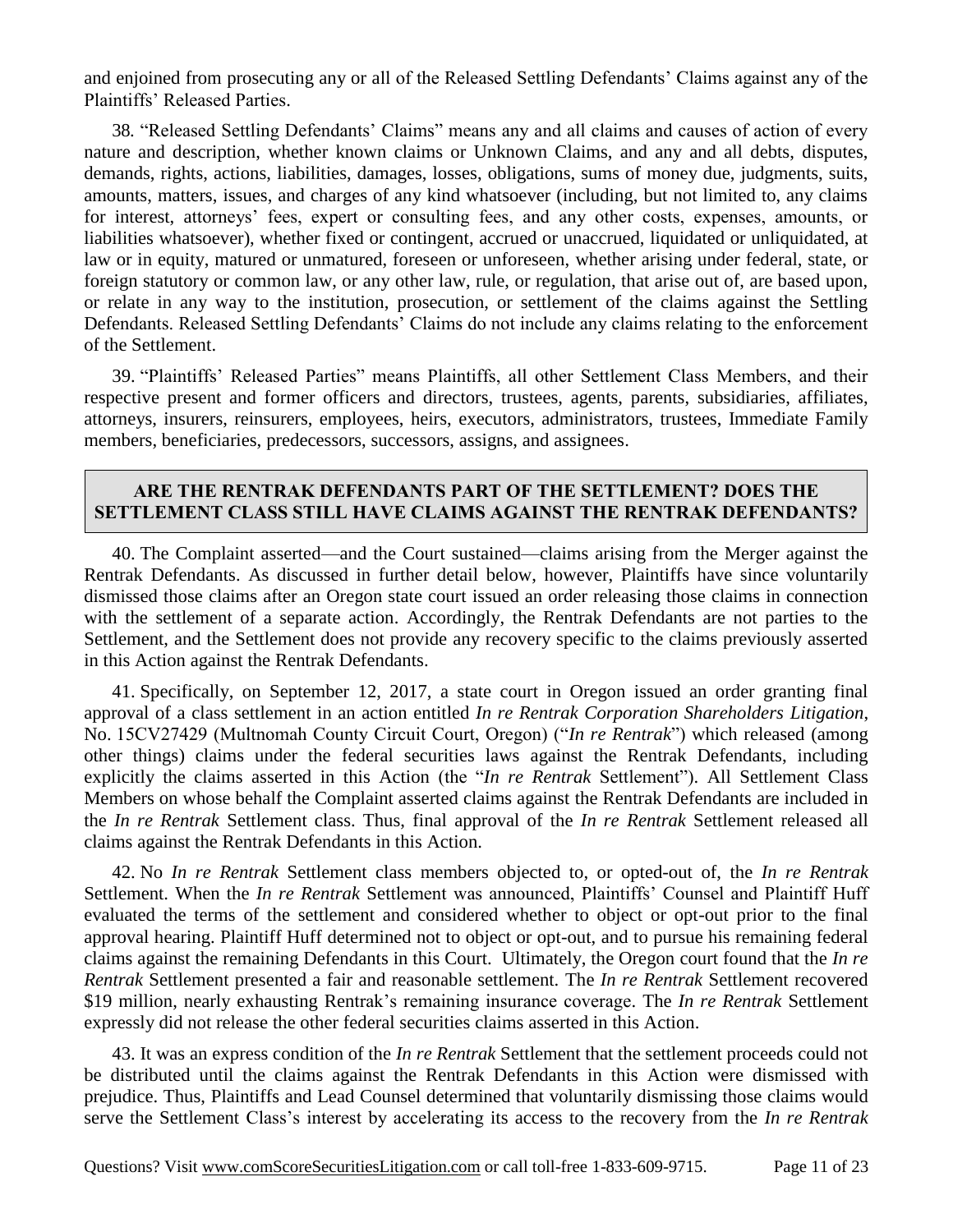Settlement. Lead Plaintiffs and Lead Counsel believed that voluntary dismissal would cause no prejudice to the Settlement Class because the *In re Rentrak* Settlement released the claims of the Settlement Class Members against the Rentrak Defendants in this Action, and further because the *In re Rentrak* Settlement notice provided explicit notice that those claims would be released.

44. Accordingly, on September 19, 2017, Plaintiffs voluntarily dismissed with prejudice the Rentrak Defendants from this Action. This dismissal was without a court order, as permitted by Federal Rule of Civil Procedure  $41(a)(1)(A)$ . Thus, the Settlement will settle and release all claims remaining in this Action.

#### **HOW DO I PARTICIPATE IN THE SETTLEMENT? WHAT DO I NEED TO DO?**

45. To be potentially eligible for a payment from the proceeds of the Settlement, you must be a member of the Settlement Class and you must timely complete and return the Claim Form with adequate supporting documentation, **postmarked no later than May 29, 2018**. A Claim Form is included with this Notice. You may also obtain a Claim Form from the website maintained by the Claims Administrator for the Settlement, www.comScoreSecuritiesLitigation.com, or you may request that a Claim Form be mailed to you by calling the Claims Administrator toll free at 1-833-609-9715 or by emailing the Claims Administrator at info@comScoreSecuritiesLitigation.com. Please retain all records of your ownership of and transactions in comScore and Rentrak common stock, as they may be needed to document your Claim. If you request exclusion from the Settlement Class or do not submit a timely and valid Claim Form, you will not share in the Net Settlement Fund.

## **HOW MUCH WILL MY PAYMENT BE?**

46. At this time, it is not possible to make any determination as to how much any individual Settlement Class Member may receive from the Settlement.

47. Pursuant to the Settlement, comScore has agreed to pay or caused to be paid a total of \$110,000,000.00 for the benefit of the Settlement Class, with (i) \$27,231,527.20 paid in cash (the "Cash Settlement Amount") deposited into an escrow account controlled by Lead Counsel; and (ii) \$82,768,472.80 paid in shares of comScore common stock (the "Settlement Shares").<sup>2</sup>

48. The Settlement Amount (*i.e*., the Cash Settlement Amount plus the Settlement Shares) plus any interest earned thereon is referred to as the "Settlement Fund." If the Settlement is approved by the Court and the Effective Date occurs, the "Net Settlement Fund" (that is, the Settlement Fund (including, if applicable, the net cash proceeds from the sale of any Class Settlement Shares as well as accrued interest thereon) less (i) all federal, state and/or local taxes on any income earned by the Settlement Fund (including any appreciation in value of the Settlement Shares); the reasonable expenses and costs incurred in connection with determining the amount of, and paying, any taxes owed by the Settlement Fund (including reasonable expenses of tax attorneys and accountants); and all taxes imposed on payments by

Questions? Visit www.comScoreSecuritiesLitigation.com or call toll-free 1-833-609-9715. Page 12 of 23

<sup>&</sup>lt;sup>2</sup> The Settlement Shares to be issued will be valued as of the date of the Settlement Hearing in accordance with the terms of the Stipulation. The Settlement Shares, less any Settlement Shares awarded to Plaintiffs' Counsel as attorneys' fees, are referred to as the "Class Settlement Shares." Pursuant to the Stipulation, Lead Counsel has the right to decide, in its sole discretion, whether to (i) distribute the Class Settlement Shares to Settlement Class Members who submit claims that are approved for payment by the Court ("Authorized Claimants") or (ii) sell all or any portion of the Class Settlement Shares and distribute the net cash proceeds from the sale of the shares to Authorized Claimants. Please Note: After the date on which such shares are valued, the value of the Class Settlement Shares may fluctuate. No representation can be made as to what the value of the Class Settlement Shares will be at the time the shares are distributed or, if applicable, sold for the benefit of Settlement Class Members.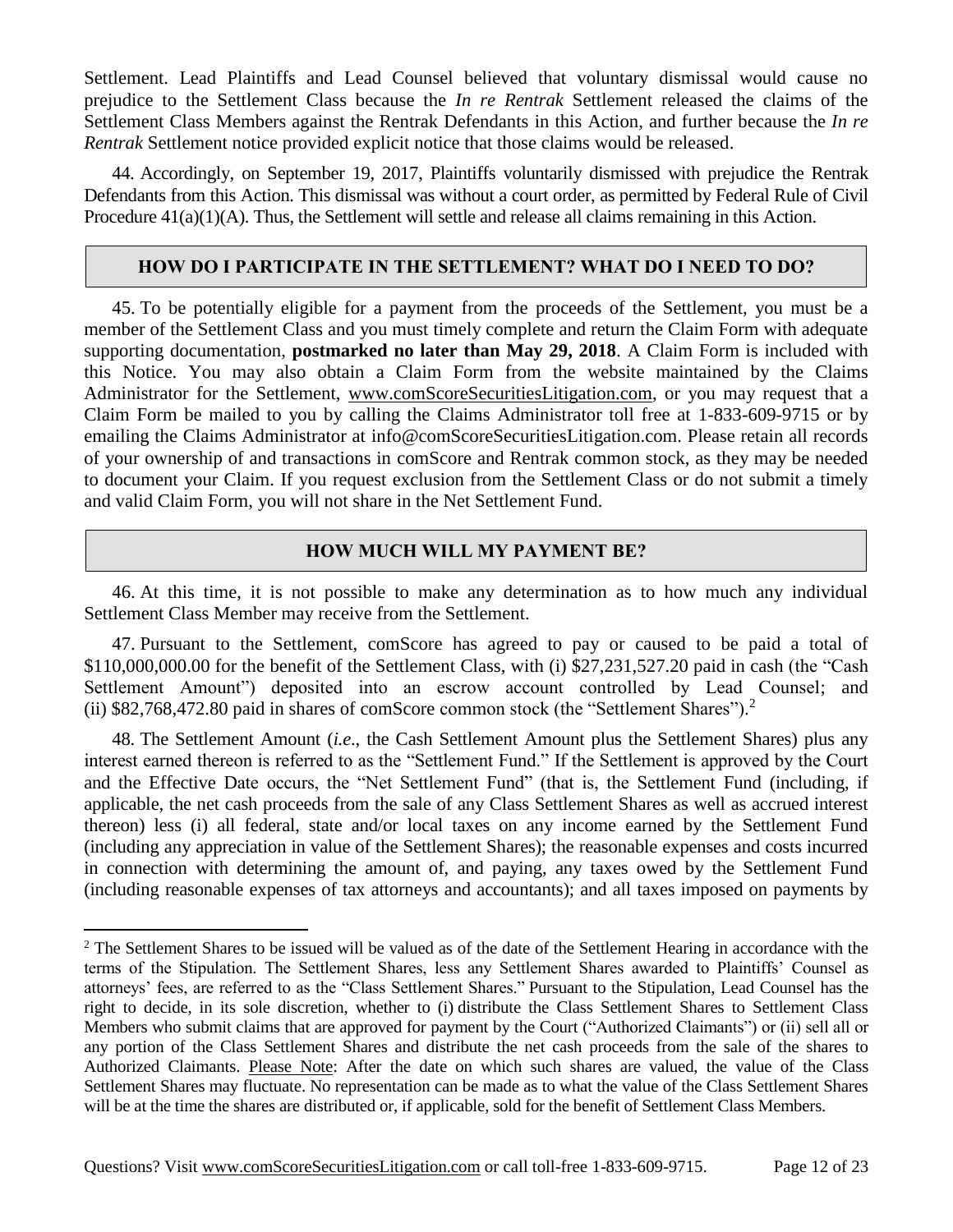the Settlement Fund, including withholding taxes; (ii) the costs and expenses incurred in connection with providing notice to Settlement Class Members and administering the Settlement on behalf of Settlement Class Members; and (iii) any attorneys' fees and Litigation Expenses awarded by the Court) will be distributed to Settlement Class Members who submit valid Claim Forms, in accordance with the proposed Plan of Allocation or such other plan of allocation as the Court may approve.

49. The Net Settlement Fund will not be distributed, unless and until the Court has approved the Settlement and a plan of allocation, and the time for any petition for rehearing, appeal or review, whether by certiorari or otherwise, has expired.

50. Neither the Settling Defendants, the Settling Defendants' Released Parties, nor any other person or entity that paid any portion of the Settlement Amount on their behalf are entitled to get back any portion of the Settlement Fund once the Court's order or judgment approving the Settlement becomes Final. Except as otherwise provided in the Stipulation, the Settling Defendants and the other Settling Defendants' Released Parties shall not have any involvement in, or any responsibility, authority or liability whatsoever for, the administration of the Settlement or the distribution of the Net Settlement Fund, and shall have no liability whatsoever to any person or entity in connection with the foregoing.

51. Approval of the Settlement is independent from approval of a plan of allocation. Any determination with respect to a plan of allocation will not affect the Settlement, if approved.

52. Unless the Court otherwise orders, any Settlement Class Member who fails to submit a valid Claim Form **postmarked on or before May 29, 2018** shall be fully and forever barred from receiving payments pursuant to the Settlement but will in all other respects remain a Settlement Class Member and be subject to the provisions of the Stipulation, including the terms of any Judgment entered and the releases given. This means that each Settlement Class Member releases the Released Plaintiffs' Claims (as defined in ¶ 34 above) against the Settling Defendants' Released Parties (as defined in ¶ 35 above) and will be permanently barred and enjoined from bringing any action, claim, or other proceeding of any kind against the Settling Defendants' Released Parties with respect to the Released Plaintiffs' Claims, whether or not such Settlement Class Member submits a Claim Form.

53. Participants in and beneficiaries of a plan covered by ERISA ("ERISA Plan") should NOT include any information relating to their transactions in comScore or Rentrak common stock held through the ERISA Plan in any Claim Form that they may submit in this Action. They should include ONLY those shares that they purchased, acquired, or held outside of the ERISA Plan. Claims based on any ERISA Plan's purchases or acquisitions of comScore common stock during the Class Period (including shares of comScore common stock acquired in exchange for shares of Rentrak common stock in connection with the Merger), may be made by the plan's trustees. To the extent any of the Defendants or any of the other persons or entities excluded from the Settlement Class are participants in the ERISA Plan, such persons or entities shall not receive, either directly or indirectly, any portion of the recovery that may be obtained from the Settlement by the ERISA Plan.

54. The Court has reserved jurisdiction to allow, disallow, or adjust on equitable grounds the Claim of any Settlement Class Member.

55. Each Claimant shall be deemed to have submitted to the jurisdiction of the Court with respect to his, her or its Claim Form.

56. Only Settlement Class Members will be potentially eligible to share in the distribution of the Net Settlement Fund. Persons and entities that are excluded from the Settlement Class by definition or that exclude themselves from the Settlement Class pursuant to request will not be eligible to receive a distribution from the Net Settlement Fund and should not submit Claim Forms. The only securities that are potentially eligible for recovery under the Settlement are shares of comScore common stock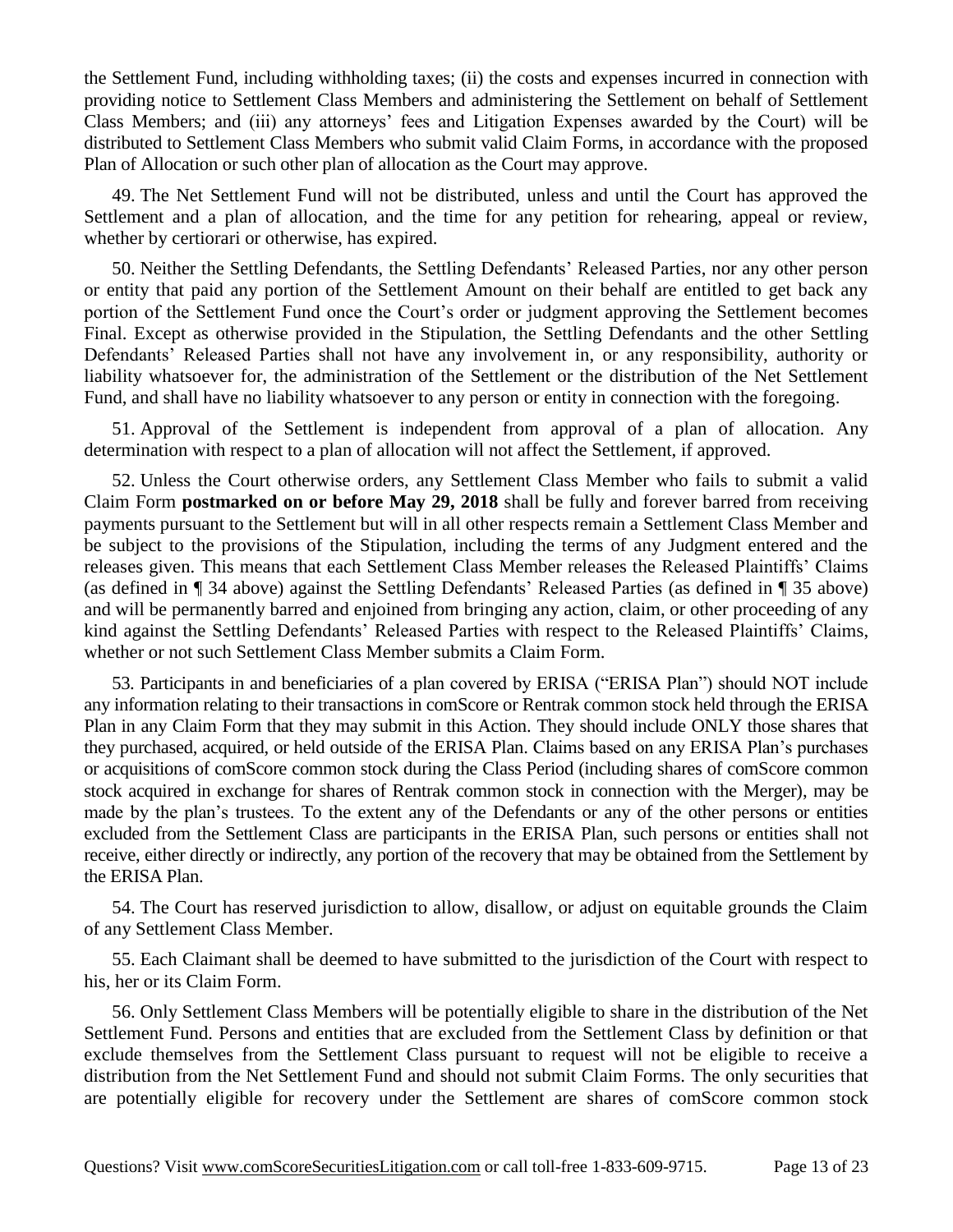purchased or otherwise acquired during the Settlement Class Period (including shares of comScore common stock acquired in exchange for shares of Rentrak common stock in connection with the Merger).

#### **PROPOSED PLAN OF ALLOCATION**

57. The objective of the Plan of Allocation is to equitably distribute the Net Settlement Fund to those Settlement Class Members who suffered economic losses as a proximate result of the alleged wrongdoing. The calculations made pursuant to the Plan of Allocation are not intended to be estimates of, nor indicative of, the amounts that Settlement Class Members might have been able to recover after a trial. Nor are the calculations pursuant to the Plan of Allocation intended to be estimates of the amounts that will be paid to Authorized Claimants pursuant to the Settlement. The computations under the Plan of Allocation are only a method to weigh the claims of Authorized Claimants against one another for the purposes of making *pro rata* allocations of the Net Settlement Fund.

58. Subject to the provisions stated below, the proposed Plan of Allocation will calculate a "Recognized Loss Amount" or "Recognized Gain Amount" for all shares of comScore common stock purchased or otherwise acquired during the Settlement Class Period (*i.e.*, from February 11, 2014 through November 23, 2016, inclusive), with a multiple of 1.15 applied to Recognized Loss Amounts for shares of comScore common stock acquired in exchange for shares of Rentrak common stock in connection with the Merger. $3$ 

59. In developing the Plan of Allocation, Lead Plaintiffs' damages expert calculated the estimated amount of artificial inflation in the per share closing price of comScore common stock which allegedly was proximately caused by Defendants' alleged false and misleading statements and material omissions. In calculating the estimated artificial inflation allegedly caused by Defendants' alleged misrepresentations and omissions, Lead Plaintiffs' damages expert considered price changes in comScore common stock in reaction to certain public announcements allegedly revealing the truth concerning Defendants' alleged misrepresentations and material omissions, adjusting for price changes that were attributable to market or industry forces. The estimated artificial inflation in comScore common stock is stated in Tables A-1 and A-2 at the end of this Notice.

60. For losses to be compensable damages under Section 10(b) of the Exchange Act, the disclosure of the allegedly misrepresented information must be, among other things, the cause of the decline in the price or value of the security. In this case, Lead Plaintiffs allege that Defendants made false statements and omitted material facts during the period between February 11, 2014 and November 23, 2016, inclusive, which had the effect of artificially inflating the price of comScore common stock. Lead Plaintiffs further allege that corrective information was released to the market on: August 31, 2015 (at 12:37 p.m. New York time), February 29, 2016 (after the close of trading), March 7, 2016 (before the opening of trading), June 27, 2016 (after the close of trading), and November 23, 2016 (after the close of trading), which partially removed the artificial inflation from the price of comScore common stock on: August 31, 2015, September 1, 2015, September 2, 2015, March 1, 2016, March 7, 2016, June 28, 2016, and November 25, 2016.<sup>4</sup>

61. Recognized Loss Amounts are based primarily on the difference in the amount of alleged artificial inflation in the prices of comScore common stock at the time of purchase or acquisition and at

Questions? Visit www.comScoreSecuritiesLitigation.com or call toll-free 1-833-609-9715. Page 14 of 23

<sup>&</sup>lt;sup>3</sup> The 15% premium is being applied to Recognized Loss Amounts for shares of comScore common stock acquired in exchange for shares of Rentrak common stock in connection with the Merger on account of the fact that such shares also have claims under Section 11 of the Securities Act and/or Section 14(a) of the Exchange Act.

<sup>4</sup> With respect to the partial corrective disclosure that occurred on August 31, 2015, the alleged artificial inflation was removed from the price of comScore common stock over three days: August 31, 2015, September 1, 2015, and September 2, 2015.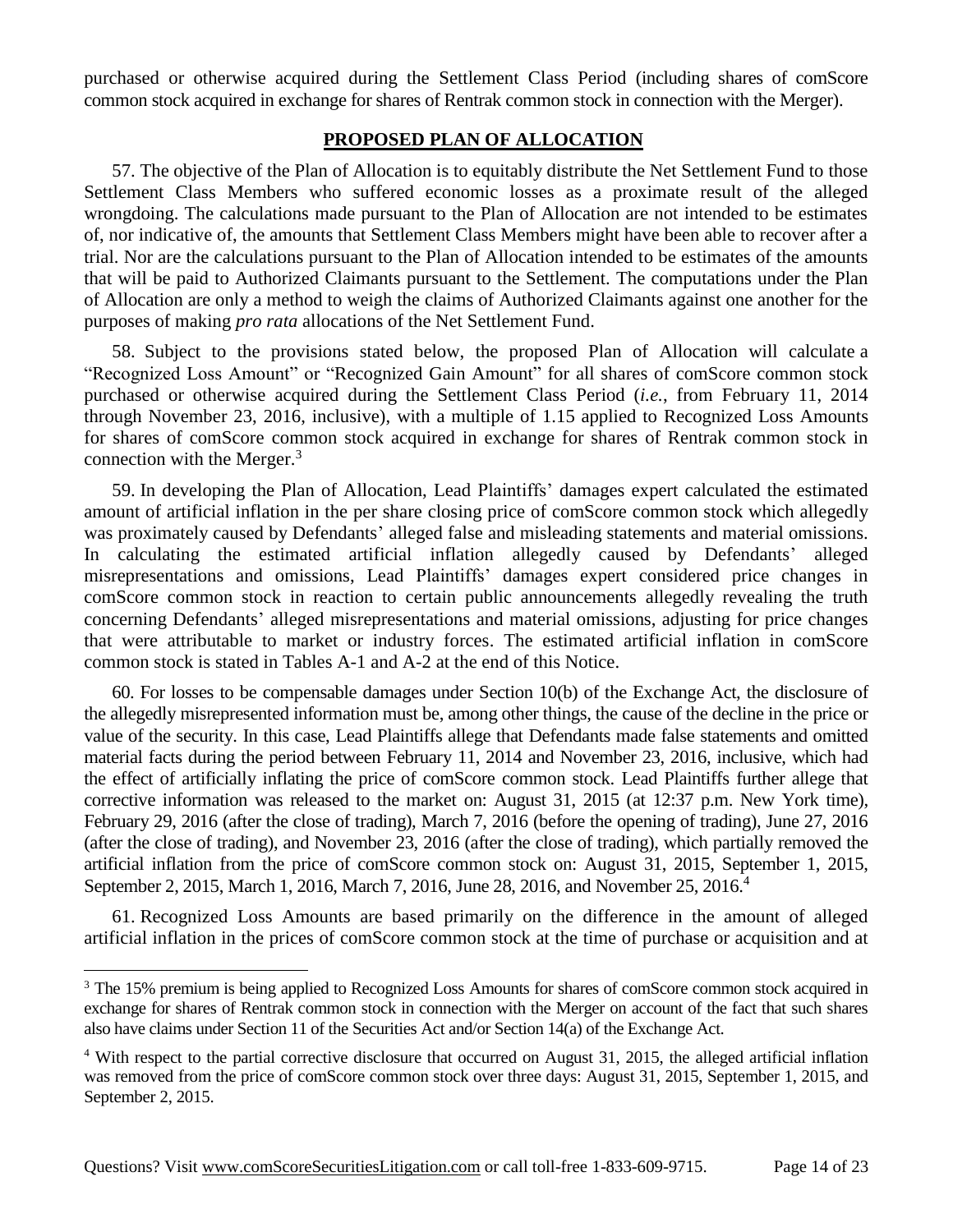the time of sale or the difference between the actual purchase price and sale price. Accordingly, in order to have a Recognized Loss Amount under the Plan of Allocation, a Settlement Class Member who or which purchased or otherwise acquired comScore common stock prior to the first corrective disclosure, which occurred at 12:37 p.m. New York time on August 31, 2015, must have held his, her or its shares of comScore common stock through at least that time. A Settlement Class Member who purchased or otherwise acquired comScore common stock at or after 12:37 p.m. New York time on August 31, 2015 (including shares of comScore common stock acquired on or about February 1, 2016 in exchange for shares of Rentrak common stock in connection with the Merger), must have held those shares through at least one of the later dates where new corrective information was released to the market and partially removed the artificial inflation from the price of comScore common stock.

## **CALCULATION OF RECOGNIZED LOSS AMOUNTS**

62. Based on the formula stated in ¶ 63 below, a "Recognized Loss Amount" or "Recognized Gain Amount" will be calculated for each purchase or acquisition of comScore common stock during the Settlement Class Period (*i.e.*, from February 11, 2014 through and including the close of trading on November 23, 2016), that is listed on the Claim Form and for which adequate documentation is provided. If a Recognized Loss Amount or Recognized Gain Amount calculates to a negative number or zero under the formula below, that number will be zero.

63. For each share of comScore common stock purchased or otherwise acquired during the period from February 11, 2014 through and including the close of trading on November 23, 2016, and:

- (a) Sold at a loss<sup>5</sup> before August 31, 2015 or on August 31, 2015 before 12:37 p.m. New York time, a Recognized Loss Amount will be calculated, which will be \$0.00.
- (b) Sold for a gain<sup>6</sup> before August 31, 2015 or on August 31, 2015 before 12:37 p.m. New York time, a Recognized Gain Amount will be calculated, which will be the sale price *minus* the purchase/acquisition price.
- (c) Sold at a loss during the period from August 31, 2015 at or after 12:37 p.m. New York time through and including the close of trading on November 23, 2016, a Recognized Loss Amount will be calculated, which will be *the lesser of*: (i) the amount of artificial inflation per share on the date of purchase/acquisition as stated in Table A-1 *minus* the amount of artificial inflation per share on the date of sale as stated in Table A-2; or (ii) the purchase/acquisition price<sup>7</sup> *minus* the sale price.
- (d) Sold for a gain during the period from August 31, 2015 at or after 12:37 p.m. New York time through and including the close of trading on November 23, 2016, a Recognized Gain Amount will be calculated, which will be the sale price *minus* the purchase/acquisition price.
- (e) Sold during the period from November 25, 2016 through and including the close of trading on February 22, 2017, a Recognized Loss Amount will be calculated, which will be *the least of*: (i) the amount of artificial inflation per share on the date of purchase/acquisition as stated in Table A-1; (ii) the purchase/acquisition price *minus* the sale price; or (iii) the

<sup>&</sup>lt;sup>5</sup> "Sold at a loss" means the purchase/acquisition price is greater than the sale price.

<sup>&</sup>lt;sup>6</sup> "Sold for a gain" means the purchase/acquisition price is less than or equal to the sale price.

<sup>7</sup> For shares of comScore common stock acquired in exchange for shares of Rentrak common stock in connection with the Merger, the acquisition price will be \$39.00 per share.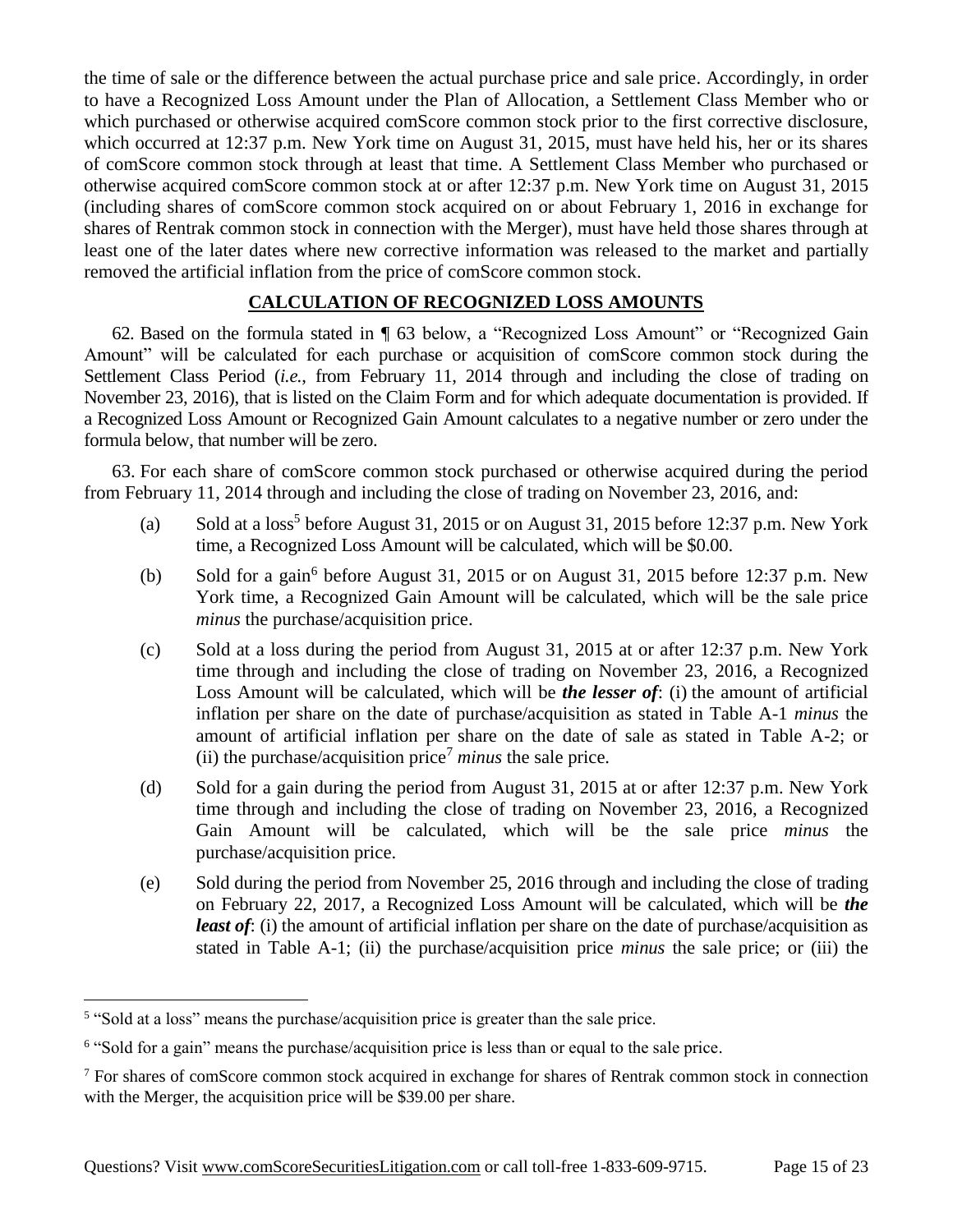purchase/acquisition price *minus* the average closing price between November 25, 2016 and the date of sale as stated in Table B at the end of this Notice.

(f) Held as of the close of trading on February 22, 2017, a Recognized Loss Amount will be calculated, which will be *the lesser of*: (i) the amount of artificial inflation per share on the date of purchase/acquisition as stated in Table A-1; or (ii) the purchase/acquisition price *minus* \$30.21, the average closing price for comScore common stock between November 25, 2016 and February 22, 2017 (the last entry on Table B). $8$ 

### **ADJUSTMENT TO RECOGNIZED LOSS AMOUNTS TO ACCOUNT FOR ADDITIONAL SECTION 11 AND/OR SECTION 14(A) CLAIMS**

64. Recognized Loss Amounts (calculated pursuant to ¶ 63 above) for shares of comScore common stock acquired in exchange for shares of Rentrak common stock in connection with the Merger will be multiplied by 1.15.

### **ADDITIONAL PROVISIONS**

65. **FIFO Matching:** If a Settlement Class Member made more than one purchase/acquisition or sale of comScore common stock during the Settlement Class Period, all purchases/acquisitions and sales will be matched on a First In, First Out ("FIFO") basis. Settlement Class Period sales will be matched first against any holdings at the beginning of the Settlement Class Period and then against purchases/acquisitions in chronological order, beginning with the earliest purchase/acquisition made during the Settlement Class Period.

66. **"Purchase/Sale" Dates:** Purchases or acquisitions and sales of comScore common stock will be deemed to have occurred on the "contract" or "trade" date as opposed to the "settlement" or "payment" date. The receipt or grant by gift, inheritance, or operation of law of comScore common stock during the Settlement Class Period shall not be deemed a purchase, acquisition or sale of comScore common stock for the calculation of a Claimant's Recognized Loss or Gain Amount, nor shall the receipt or grant be deemed an assignment of any claim relating to the purchase/acquisition of comScore common stock unless (i) the donor or decedent purchased or otherwise acquired comScore common stock during the Settlement Class Period; (ii) the instrument of gift or assignment specifically provides that it is intended to transfer such rights; and (iii) no Claim Form was submitted by or on behalf of the donor, on behalf of the decedent, or by anyone else with respect to such comScore common stock shares.

67. **Short Sales:** The date of covering a "short sale" is deemed to be the date of purchase or acquisition of the comScore common stock. The date of a "short sale" is deemed to be the date of sale of the comScore common stock. In accordance with the Plan of Allocation, however, the Recognized Loss Amount on "short sales" and the purchases covering "short sales" is zero.

<sup>&</sup>lt;sup>8</sup> Under Section  $21(D)(e)(1)$  of the Exchange Act, "in any private action arising under this title in which the plaintiff seeks to establish damages by reference to the market price of a security, the award of damages to the plaintiff shall not exceed the difference between the purchase or sale price paid or received, as appropriate, by the plaintiff for the subject security and the mean trading price of that security during the 90-day look-back period beginning on the date on which the information correcting the misstatement or omission that is the basis for the action is disseminated to the market." Consistent with the requirements of the statute, Recognized Loss Amounts are reduced to an appropriate extent by taking into account the closing prices of comScore common stock during the 90-day look-back period, November 25, 2016 through February 22, 2017, inclusive. The mean (average) closing price for comScore common stock during this 90-day look-back period was \$30.21.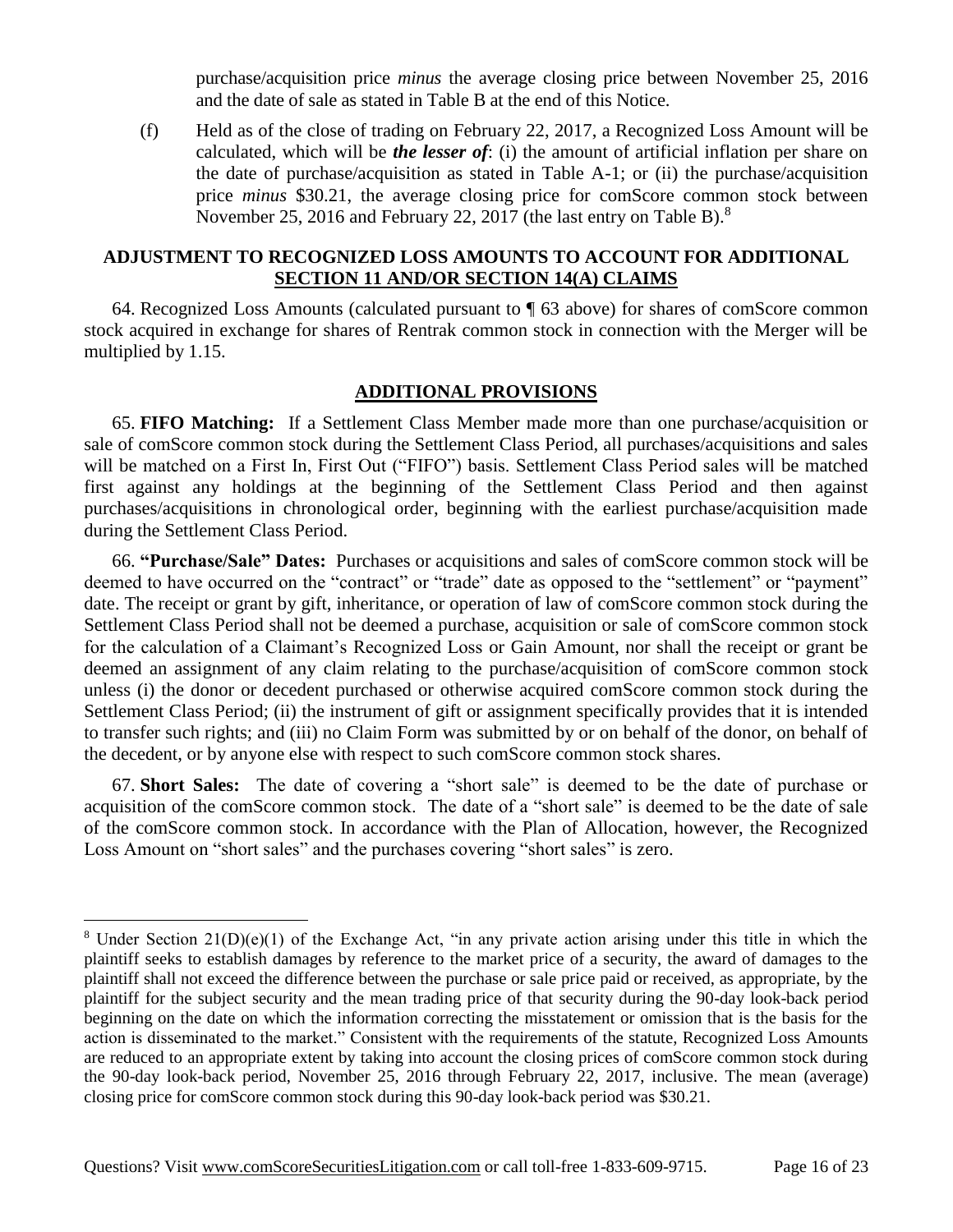68. In the event that a Claimant has an opening short position in comScore common stock, the earliest purchases or acquisitions of comScore common stock during the Settlement Class Period will be matched against such opening short position, and not be entitled to a recovery, until that short position is fully covered.

69. **Common Stock Purchased/Sold Through the Exercise of Options:** With respect to comScore common stock purchased or sold through the exercise of an option, the purchase/sale date of the common stock is the exercise date of the option and the purchase/sale price is the exercise price of the option.

70. **Determination of Recognized Claim:** A Claimant's Recognized Claim will be the sum of the Claimant's Recognized Loss Amounts *minus* the sum of the Claimant's Recognized Gain Amounts, unless that calculation results in a negative number (or zero), in which case the Claimant's Recognized Claim under the Plan of Allocation will be zero.

71. **Determination of Distribution Amount:** If the sum total of Recognized Claims of all Authorized Claimants who are entitled to receive payment out of the Net Settlement Fund is greater than the Net Settlement Fund, each Authorized Claimant shall receive his, her, or its *pro rata* share of the Net Settlement Fund. The *pro rata* share will be the Authorized Claimant's Recognized Claim divided by the total Recognized Claims of all Authorized Claimants, multiplied by the total amount in the Net Settlement Fund.

72. If the Net Settlement Fund exceeds the sum total amount of the Recognized Claims of all Authorized Claimants entitled to receive payment out of the Net Settlement Fund, the excess amount in the Net Settlement Fund will be distributed *pro rata* to all Authorized Claimants entitled to receive payment.

73. No cash payments for less than \$10.00 will be made. In the event of a distribution of Settlement Shares, no fractional Settlement Shares will be issued.

74. After the initial distribution of the Net Settlement Fund, the Claims Administrator will make reasonable and diligent efforts to have Authorized Claimants cash their distribution checks and claim their Settlement Shares. To the extent any monies and/or Settlement Shares remain in the Net Settlement Fund nine (9) months after the initial distribution, if Lead Counsel, in consultation with the Claims Administrator, determines that it is cost-effective to do so, the Claims Administrator will conduct a redistribution of the funds and/or Settlement Shares remaining after payment of any unpaid fees and expenses incurred in administering the Settlement, including for such re-distribution, to Authorized Claimants who have cashed their initial distributions and claimed their initial Settlement Shares and who would receive at least \$10.00 from such re-distribution. Additional re-distributions to Authorized Claimants who have cashed their prior checks and claimed their prior Settlement Shares and who would receive at least \$10.00 on such additional re-distributions may occur thereafter if Lead Counsel, in consultation with the Claims Administrator, determines that additional re-distributions, after the deduction of any additional fees and expenses incurred in administering the Settlement, including for such re-distributions, would be cost-effective. At such time as it is determined that the re-distribution of funds and/or Settlement Shares remaining in the Net Settlement Fund is not cost-effective, the remaining balance will be contributed to non-sectarian, not-for-profit organization(s), to be recommended by Lead Counsel and approved by the Court.

75. Payment pursuant to the Plan of Allocation, or such other plan of allocation as may be approved by the Court, will be conclusive against all Authorized Claimants. No person shall have any claim against Plaintiffs, Plaintiffs' Counsel, Lead Plaintiffs' damages expert, the Settling Defendants, Settling Defendants' Counsel, or any of the other Plaintiffs' Released Parties or Settling Defendants' Released Parties, or the Claims Administrator or other agent designated by Lead Counsel arising from distributions made substantially in accordance with the Stipulation, the plan of allocation approved by the Court, or further Orders of the Court. Plaintiffs, the Settling Defendants, and their respective counsel, and all other Settling Defendants' Released Parties, shall have no responsibility or liability whatsoever for the investment or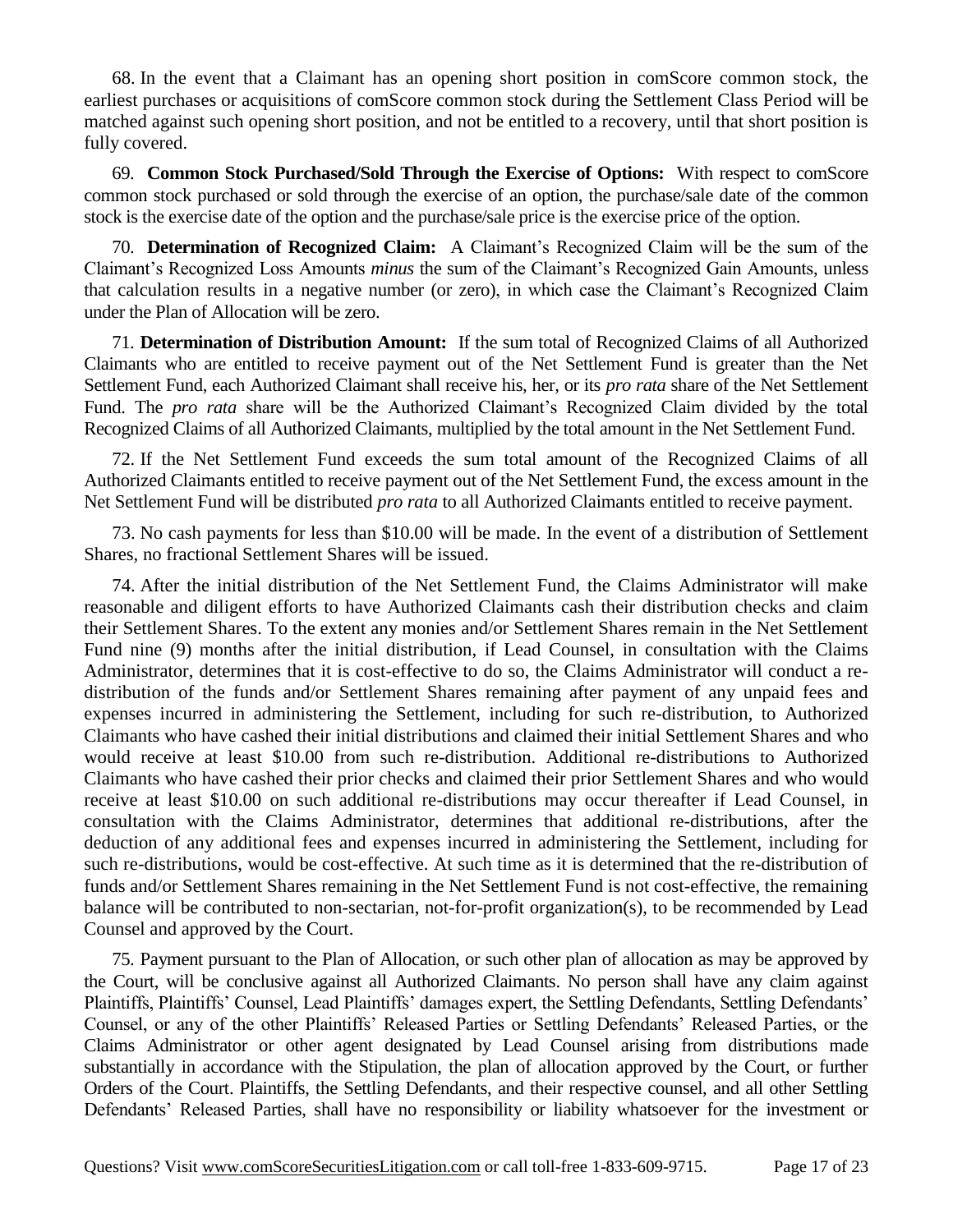distribution of the Settlement Fund or the Net Settlement Fund; the plan of allocation; the determination, administration, calculation, or payment of any Claim Form or nonperformance of the Claims Administrator; the payment or withholding of Taxes; or any losses incurred in connection therewith.

76. The Plan of Allocation stated herein is the plan that is being proposed to the Court for its approval by Lead Plaintiffs after consultation with their damages expert. The Court may approve this plan as proposed or it may modify the Plan of Allocation without further notice to the Settlement Class. Any Orders regarding any modification of the Plan of Allocation will be posted on the settlement website, www.comScoreSecuritiesLitigation.com.

## **WHAT PAYMENT ARE THE ATTORNEYS FOR THE SETTLEMENT CLASS SEEKING? HOW WILL THE LAWYERS BE PAID?**

77. Plaintiffs' Counsel have not received any payment for their services in pursuing claims against the Defendants on behalf of the Settlement Class, nor have Plaintiffs' Counsel been reimbursed for their out-of-pocket expenses. Before final approval of the Settlement, Lead Counsel will apply to the Court for an award of attorneys' fees for all Plaintiffs' Counsel in an amount not to exceed 25% of the Settlement Fund (in combination of cash and stock in the same proportion that the Cash Settlement Amount and the Settlement Shares comprise the Settlement Amount). Lead Counsel has fee-sharing agreements with the other Plaintiffs' Counsel firms, Kessler Topaz Meltzer & Check, LLP and The McKeige Law Firm, which provide that Lead Counsel will compensate these firms from the attorneys' fees that Lead Counsel receives in this Action in amounts commensurate with those firms' efforts in this litigation. At the same time, Lead Counsel also intends to apply for reimbursement of Litigation Expenses in an amount not to exceed \$450,000.00, which may include an application for reimbursement of the reasonable costs and expenses incurred by Plaintiffs directly related to their representation of the Settlement Class. The Court will determine the amount of any award of attorneys' fees and reimbursement of Litigation Expenses. Such sums as may be approved by the Court will be paid from the Settlement Fund. Settlement Class Members are not personally liable for any such fees or expenses.

## **WHAT IF I DO NOT WANT TO BE A MEMBER OF THE SETTLEMENT CLASS? HOW DO I EXCLUDE MYSELF?**

78. Each Settlement Class Member will be bound by all determinations and judgments in this lawsuit, whether favorable or unfavorable, unless such person or entity mails or delivers a written Request for Exclusion from the Settlement Class, addressed to comScore Securities Litigation, EXCLUSIONS, c/o JND Legal Administration, P.O. Box 91346, Seattle, WA 98111. The exclusion request must be *received* **no later than May 17, 2018**. You will not be able to exclude yourself from the Settlement Class after that date. Each Request for Exclusion must (i) state the name, address and telephone number of the person or entity requesting exclusion, and, in the case of entities, the name and telephone number of the appropriate contact person; (ii) state that such person or entity "requests exclusion from the Settlement Class in *Fresno County Employees' Retirement Association, et al. v. comScore, Inc., et al.*, No. 1:16-cv-1820"; (iii) state the number of shares of comScore common stock that the person or entity requesting exclusion purchased/acquired and sold during the period between February 11, 2014 and November 23, 2016, inclusive (including any shares of comScore common stock acquired as a result of the Merger between comScore and Rentrak consummated on January 29, 2016), as well as the dates and prices of each such purchase/acquisition and sale, and the number of shares of comScore common stock held as of the opening of trading on February 11, 2014; and (iv) be signed by the person or entity requesting exclusion or an authorized representative thereof. A Request for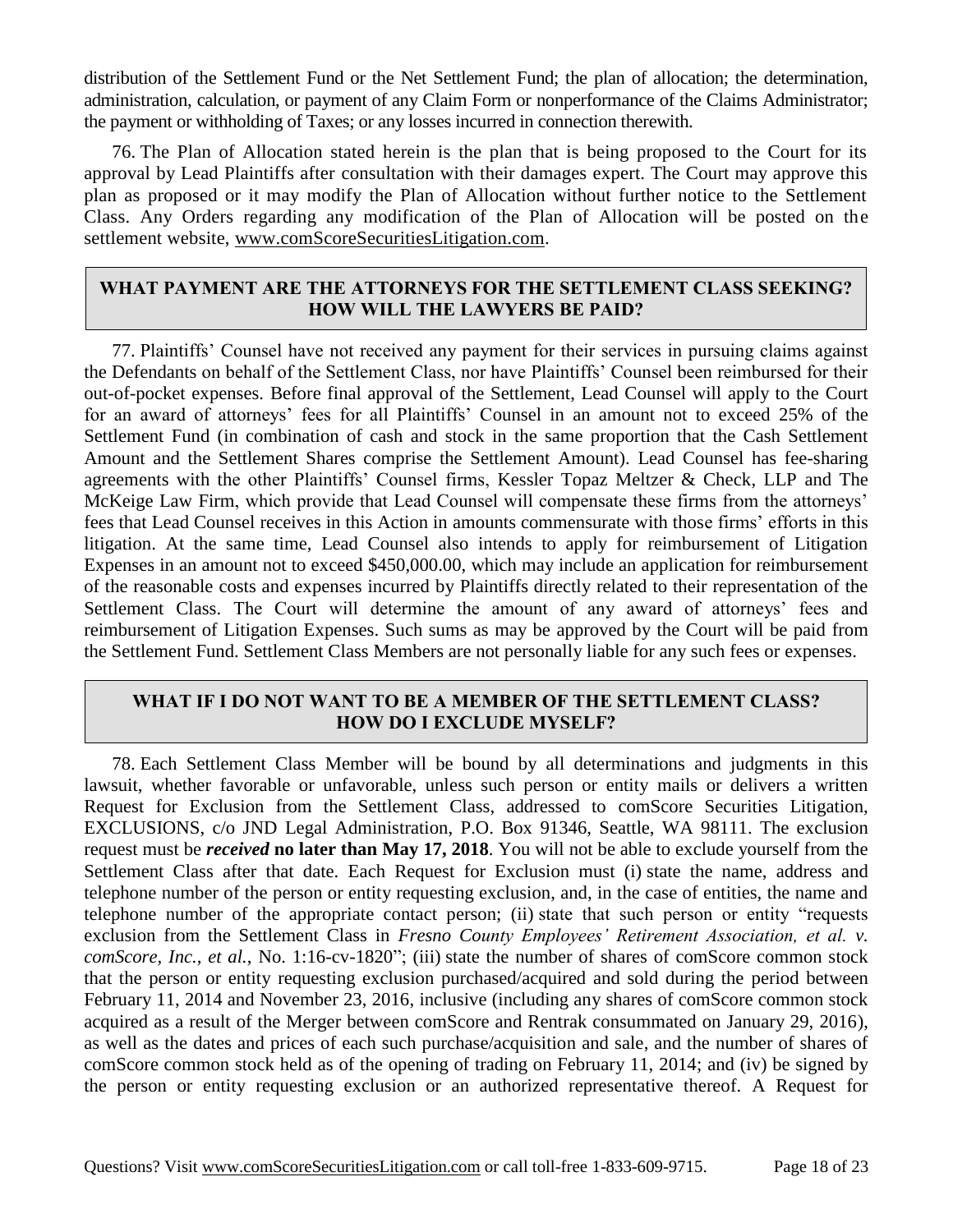Exclusion shall not be valid and effective, unless it provides all the information called for in this paragraph and is received within the time stated above, or is otherwise accepted by the Court.

79. If you do not want to be part of the Settlement Class, you must follow these instructions for exclusion, even if you have pending, or later file, another lawsuit, arbitration, or other proceeding relating to any Released Plaintiffs' Claim against any of the Settling Defendants' Released Parties.

80. If you ask to be excluded from the Settlement Class, you will not be eligible to receive any payment out of the Net Settlement Fund.

81. comScore has the right to terminate the Settlement if valid requests for exclusion are received from persons and entities entitled to be members of the Settlement Class in an amount that exceeds an amount agreed to by Lead Plaintiffs and comScore.

### **WHEN AND WHERE WILL THE COURT DECIDE WHETHER TO APPROVE THE SETTLEMENT? DO I HAVE TO COME TO THE HEARING? MAY I SPEAK AT THE HEARING IF I DON'T LIKE THE SETTLEMENT?**

82. Settlement Class Members do not need to attend the Settlement Hearing. The Court will consider any submission made in accordance with the provisions below, even if a Settlement Class Member does not attend the hearing. You can participate in the Settlement without attending the Settlement Hearing. Please Note: The date and time of the Settlement Hearing may change without further written notice to the Settlement Class. You should monitor the Court's docket and the website maintained by the Claims Administrator, www.comScoreSecuritiesLitigation.com, before making plans to attend the Settlement Hearing. You may also confirm the date and time of the Settlement Hearing by contacting Lead Counsel.

83. The Settlement Hearing will be held on **June 7, 2018 at 4:30 p.m.**, before the Honorable John G. Koeltl at the United States District Court for the Southern District of New York, Daniel Patrick Moynihan United States Courthouse, Courtroom 14A, 500 Pearl Street, New York, NY 10007, to determine, among other things, (i) whether the proposed Settlement should be approved as fair, reasonable, and adequate; (ii) whether the Action should be dismissed with prejudice against the Settling Defendants and the Releases specified and described in the Stipulation (and in this Notice) should be granted; (iii) whether the terms and conditions of the issuance of the Settlement Shares pursuant to an exemption from registration requirements under Section 3(a)(10) of the Securities Act are fair to all persons and entities to whom the shares will be issued; (iv) whether the proposed Plan of Allocation should be approved as fair and reasonable; and (v) whether Lead Counsel's application for an award of attorneys' fees and reimbursement of Litigation Expenses should be approved. The Court reserves the right to approve the Settlement, the Plan of Allocation, Lead Counsel's motion for an award of attorneys' fees and reimbursement of Litigation Expenses, and/or any other matter related to the Settlement at or after the Settlement Hearing without further notice to the members of the Settlement Class.

84. Any Settlement Class Member who or which does not request exclusion may object to the Settlement, the proposed Plan of Allocation, and/or Lead Counsel's motion for an award of attorneys' fees and reimbursement of Litigation Expenses. Objections must be in writing. You must file any written objection, together with copies of all other papers and briefs supporting the objection, with the Clerk's Office at the United States District Court for the Southern District of New York at the address set forth below **on or before May 17, 2018**. You must also serve the papers on Lead Counsel and on Representative Settling Defendants' Counsel (defined below) at the addresses set forth below so that the papers are *received* **on or before May 17, 2018.**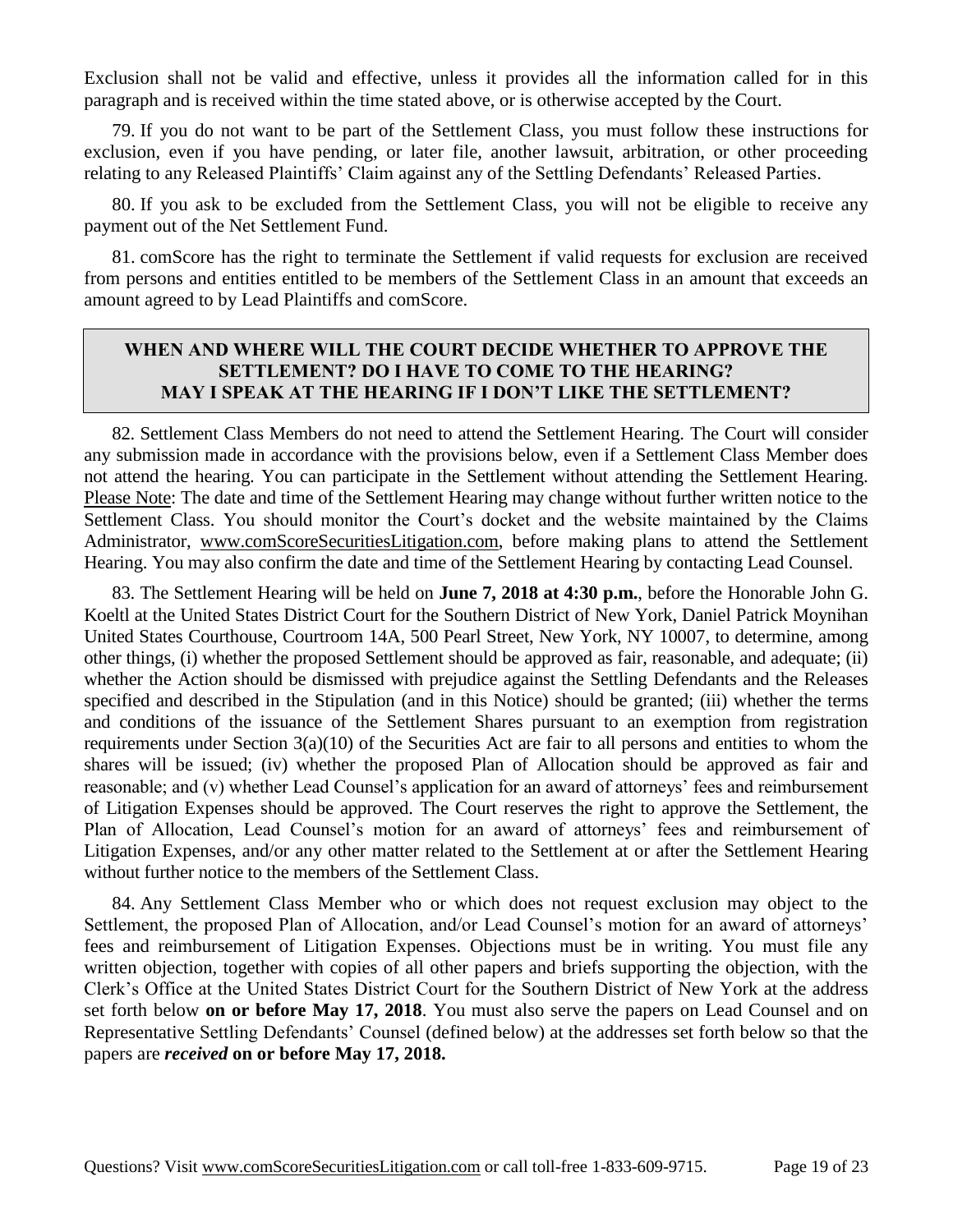#### **Clerk's Office Lead Counsel**

Office of the Clerk United States District Court Southern District of New York Daniel Patrick Moynihan United States Courthouse 500 Pearl Street New York, NY 10007-1312

Bernstein Litowitz Berger & Grossmann LLP John C. Browne, Esq. 1251 Avenue of the Americas, 44th Floor New York, NY 10020

#### **Representative Settling Defendants' Counsel**

Jones Day Robert C. Micheletto, Esq. 250 Vesey Street New York, NY 10281

85. Any objection (i) must state the name, address and telephone number of the person or entity objecting and must be signed by the objector; (ii) must contain a statement of the Settlement Class Member's objection or objections, and the specific reasons for each objection, including any legal and evidentiary support the Settlement Class Member wishes to bring to the Court's attention; and (iii) must include documents sufficient to prove membership in the Settlement Class, including the number of shares of comScore common stock that the person or entity requesting exclusion purchased/acquired and sold during the period between February 11, 2014 and November 23, 2016, inclusive (including any shares of comScore common stock acquired as a result of the Merger between comScore and Rentrak consummated on January 29, 2016), as well as the dates and prices of each such purchase/acquisition and sale, and the number of shares of comScore common stock held as of the opening of trading on February 11, 2014. You may not object to the Settlement, the Plan of Allocation, or Lead Counsel's motion for attorneys' fees and reimbursement of Litigation Expenses if you exclude yourself from the Settlement Class or if you are not a member of the Settlement Class.

86. You may file a written objection without having to appear at the Settlement Hearing. You may not, however, appear at the Settlement Hearing to present your objection, unless you first file and serve a written objection in accordance with the procedures described above, unless the Court orders otherwise.

87. If you wish to be heard orally at the hearing in opposition to the approval of the Settlement, the Plan of Allocation, or Lead Counsel's motion for an award of attorneys' fees and reimbursement of Litigation Expenses, and if you timely file and serve a written objection as described above, you must also file a notice of appearance with the Clerk's Office and serve it on Lead Counsel and Representative Settling Defendants' Counsel at the addresses set forth in ¶ 84 above, so that it is *received* **on or before May 17, 2018**. Persons who intend to object and desire to present evidence at the Settlement Hearing must include in their written objection or notice of appearance the identity of any witnesses they may call to testify and exhibits they intend to introduce into evidence at the hearing. Such persons may be heard orally at the discretion of the Court.

88. You are not required to hire an attorney to represent you in making written objections or in appearing at the Settlement Hearing. However, if you decide to hire an attorney, it will be at your own expense, and that attorney must file a notice of appearance with the Court and serve it on Lead Counsel and Representative Settling Defendants' Counsel at the addresses set forth in ¶ 84 above so that the notice is *received* **on or before May 17, 2018**.

89. **Unless the Court orders otherwise, any Settlement Class Member who does not object in the manner described above will be deemed to have waived any objection and shall be forever foreclosed from making any objection to the proposed Settlement, the proposed Plan of Allocation, or Lead Counsel's motion for an award of attorneys' fees and reimbursement of Litigation Expenses. Settlement Class Members do not need to appear at the Settlement Hearing or take any other action to indicate their approval.**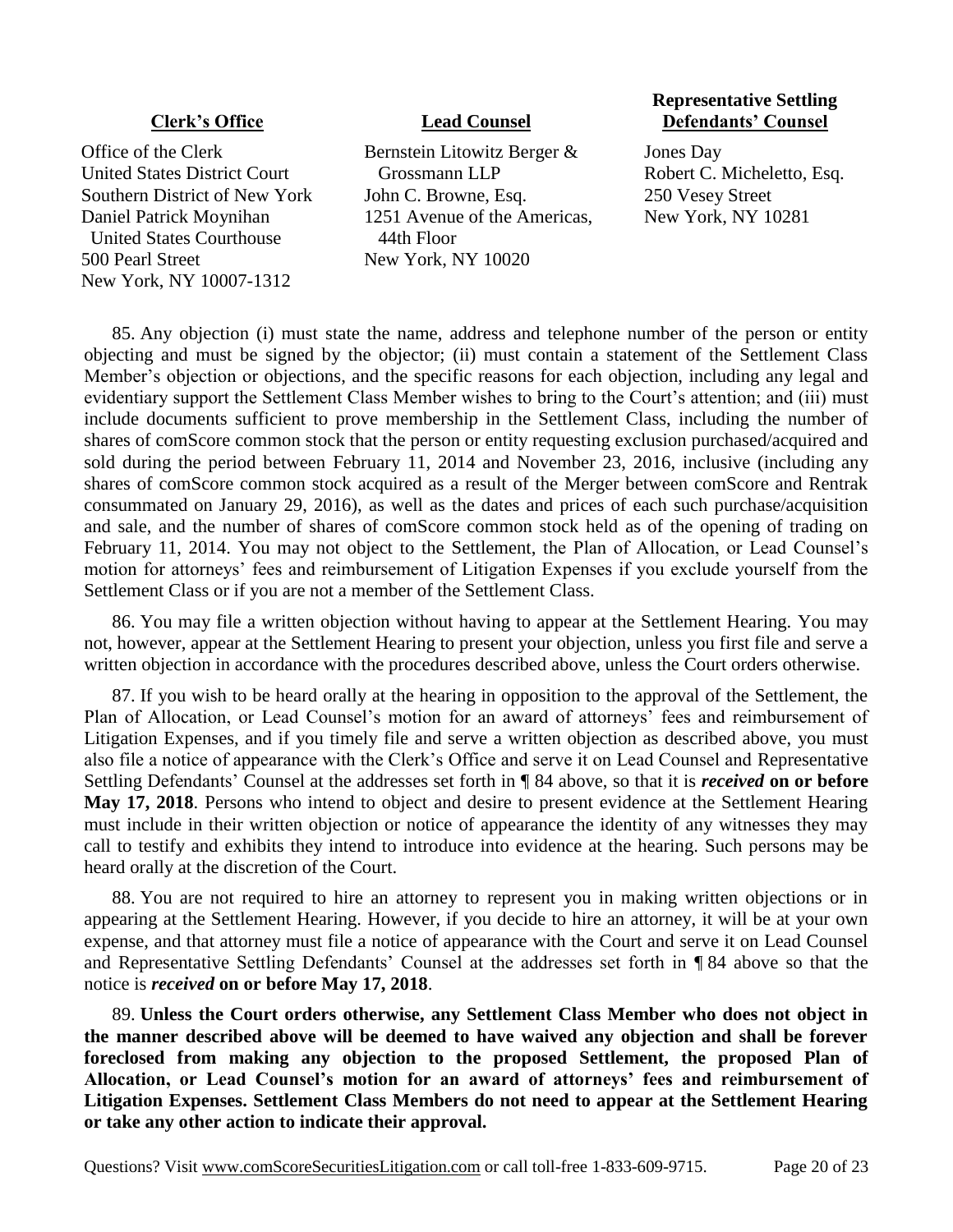#### **WHAT IF I BOUGHT OR ACQUIRED SHARES ON SOMEONE ELSE'S BEHALF?**

90. If you purchased or otherwise acquired comScore common stock during the Class Period (*i.e.*, between February 11, 2014 and November 23, 2016, inclusive), including any shares of comScore common stock acquired as a result of the Merger between comScore and Rentrak consummated on January 29, 2016, for the beneficial interest of persons or organizations other than yourself, you must either (i) within seven (7) calendar days of receipt of this Notice, request from the Claims Administrator sufficient copies of the Notice and Claim Form (the "Notice Packet") to forward to all such beneficial owners and within seven (7) calendar days of receipt of those Notice Packets forward them to all such beneficial owners; or (ii) within seven (7) calendar days of receipt of this Notice, provide a list of the names and addresses of all such beneficial owners to comScore Securities Litigation, c/o JND Legal Administration, P.O. Box 91346, Seattle, WA 98111. If you choose the second option, the Claims Administrator will send a copy of the Notice and the Claim Form to the beneficial owners. Upon full compliance with these directions, such nominees may seek reimbursement of their reasonable expenses actually incurred, by providing the Claims Administrator with proper documentation supporting the expenses for which reimbursement is sought. Copies of this Notice and the Claim Form may also be obtained from the website maintained by the Claims Administrator, www.comScoreSecuritiesLitigation.com, by calling the Claims Administrator toll-free at 1-833-609-9715, or by emailing the Claims Administrator at info@comScoreSecuritiesLitigation.com.

#### **CAN I SEE THE COURT FILE? WHOM SHOULD I CONTACT IF I HAVE QUESTIONS?**

91. This Notice contains only a summary of the terms of the proposed Settlement. For more detailed information about the matters involved in this Action, you are referred to the papers on file in the Action, including the Stipulation, which may be inspected during regular office hours at the Office of the Clerk, United States District Court for the Southern District of New York, Daniel Patrick Moynihan United States Courthouse, 500 Pearl Street, New York, NY 10007. Additionally, copies of the Stipulation and any related orders entered by the Court will be posted on the website maintained by the Claims Administrator, www.comScoreSecuritiesLitigation.com.

All inquiries concerning this Notice and the Claim Form should be directed to:

comScore Securities Litigation c/o JND Legal Administration P.O. Box 91346 Seattle, WA 98111 1-833-609-9715 info@comScoreSecuritiesLitigation.com www.comScoreSecuritiesLitigation.com and/or John C. Browne, Esq. BERNSTEIN LITOWITZ BERGER & GROSSMANN LLP 1251 Avenue of the Americas New York, NY 10020 1-800-380-8496 blbg@blbglaw.com

## **DO NOT CALL OR WRITE THE COURT, THE OFFICE OF THE CLERK OF THE COURT, COMSCORE, RENTRAK, ANY OF THE OTHER DEFENDANTS, OR THEIR COUNSEL REGARDING THIS NOTICE.**

Dated: March 13, 2018 By Order of the Court

United States District Court Southern District of New York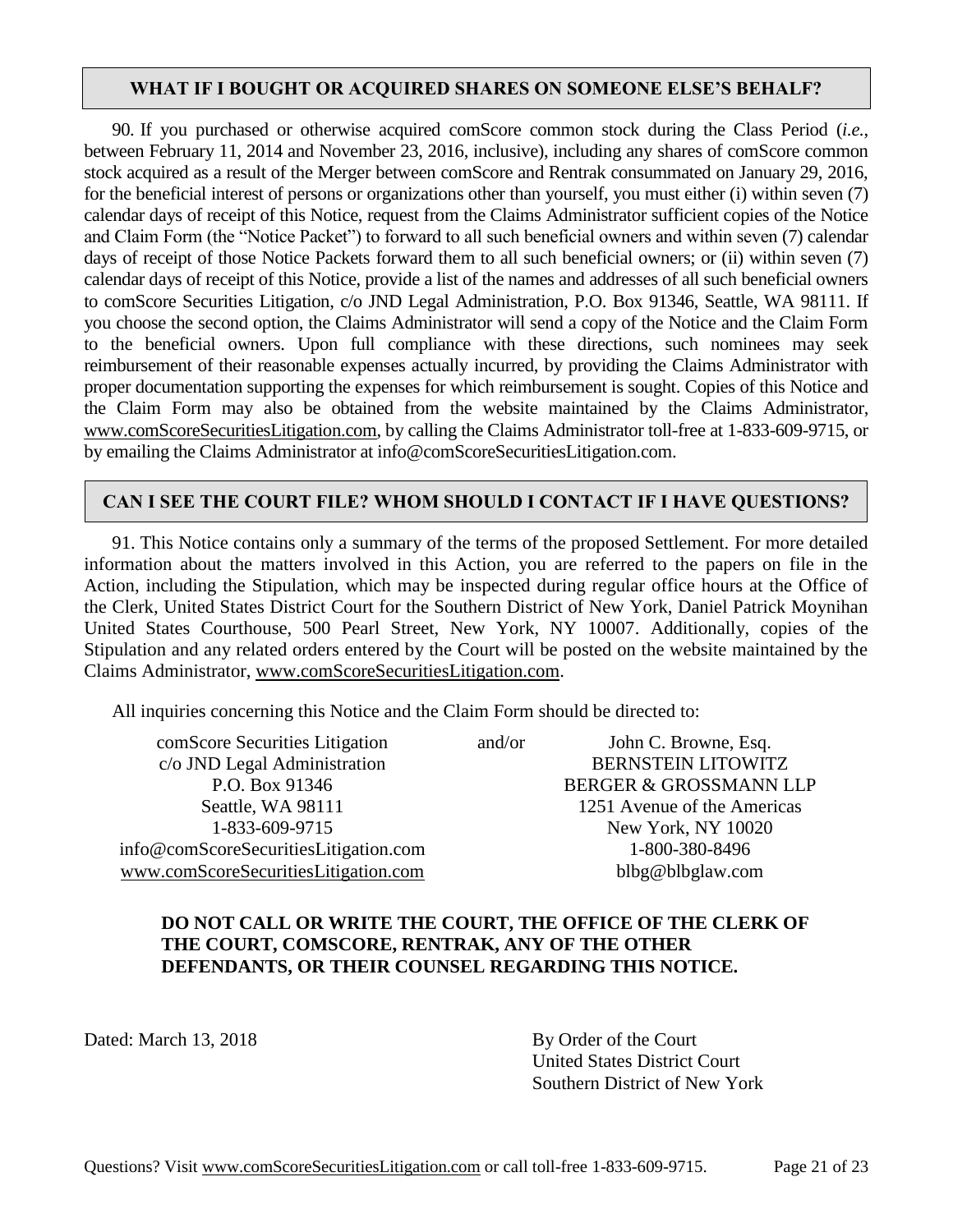## **TABLE A-1**

### **Estimated Artificial Inflation from February 11, 2014 through and including November 23, 2016 With Respect to Purchases/Acquisitions of comScore Common Stock**

| <b>Purchase/Acquisition Transaction Date</b>                             | <b>Artificial Inflation</b><br><b>Per Share</b> |
|--------------------------------------------------------------------------|-------------------------------------------------|
| February 11, 2014 - August 30, 2015                                      | \$32.78                                         |
| August 31, 2015: purchased/acquired before 12:37 p.m. New York time      | \$32.78                                         |
| August 31, 2015: purchased/acquired at or after 12:37 p.m. New York time | \$24.44                                         |
| September 1, 2015                                                        | \$24.44                                         |
| September 2, 2015 - February 29, 2016                                    | \$24.44                                         |
| March 1, 2016 - March 6, 2016                                            | \$21.97                                         |
| March 7, 2016 - June 27, 2016                                            | \$8.00                                          |
| June 28, 2016 - November 23, 2016                                        | \$1.71                                          |

## **TABLE A-2**

## **Estimated Artificial Inflation from February 11, 2014 through and including November 23, 2016 With Respect to Sales of comScore Common Stock**

| <b>Sale Transaction Date</b>                               | <b>Artificial Inflation</b><br><b>Per Share</b> |
|------------------------------------------------------------|-------------------------------------------------|
| February 11, 2014 - August 30, 2015                        | \$32.78                                         |
| August 31, 2015: sold before 12:37 p.m. New York time      | \$32.78                                         |
| August 31, 2015: sold at or after 12:37 p.m. New York time | \$31.88                                         |
| September 1, 2015                                          | \$29.20                                         |
| September 2, 2015 - February 29, 2016                      | \$24.44                                         |
| March 1, 2016 - March 6, 2016                              | \$21.97                                         |
| March 7, 2016 - June 27, 2016                              | \$8.00                                          |
| June 28, 2016 - November 23, 2016                          | \$1.71                                          |